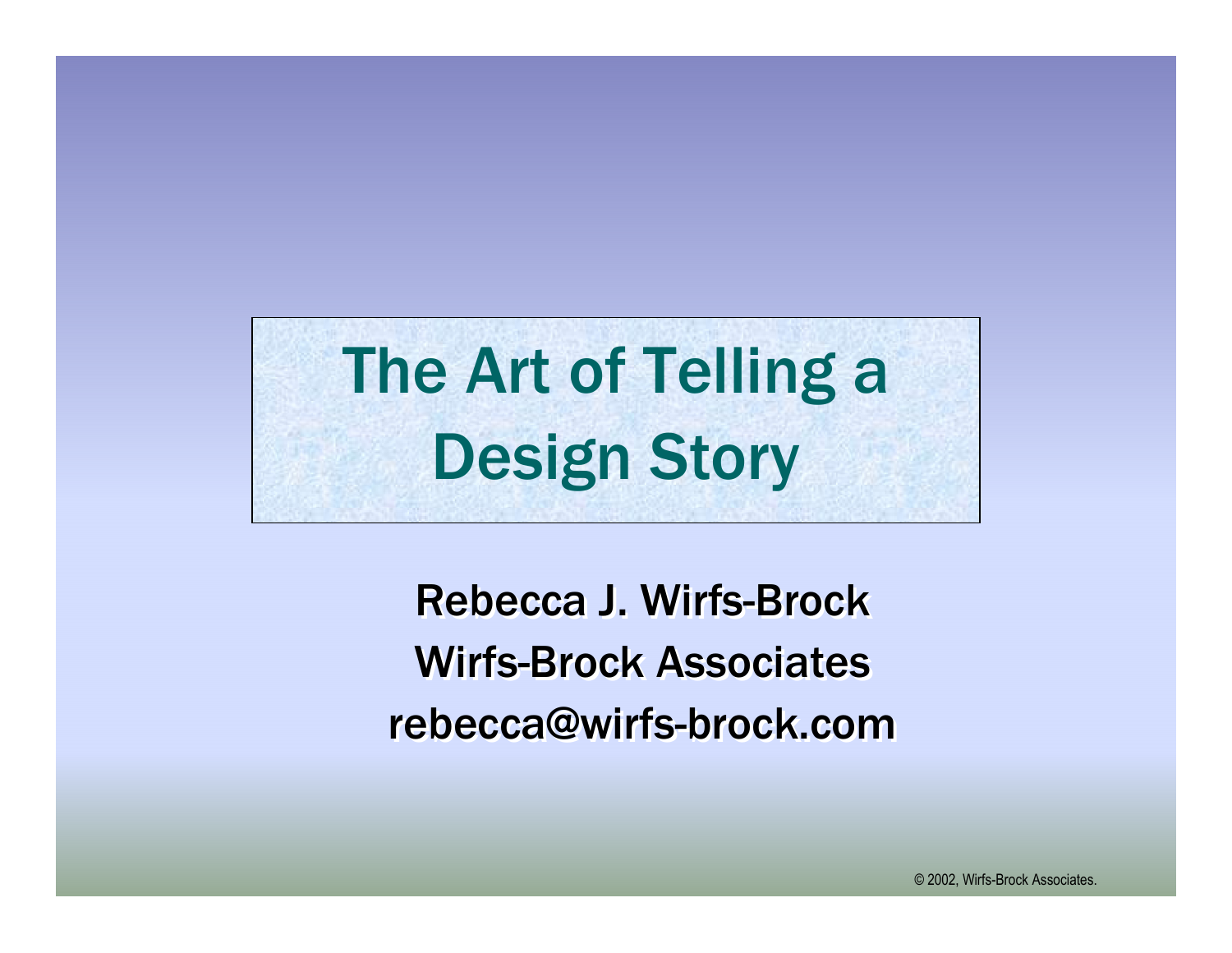# **The Nature of Design**



#### Design is an ongoing process of discovery and invention

© 2002, Wirfs-Brock Associates.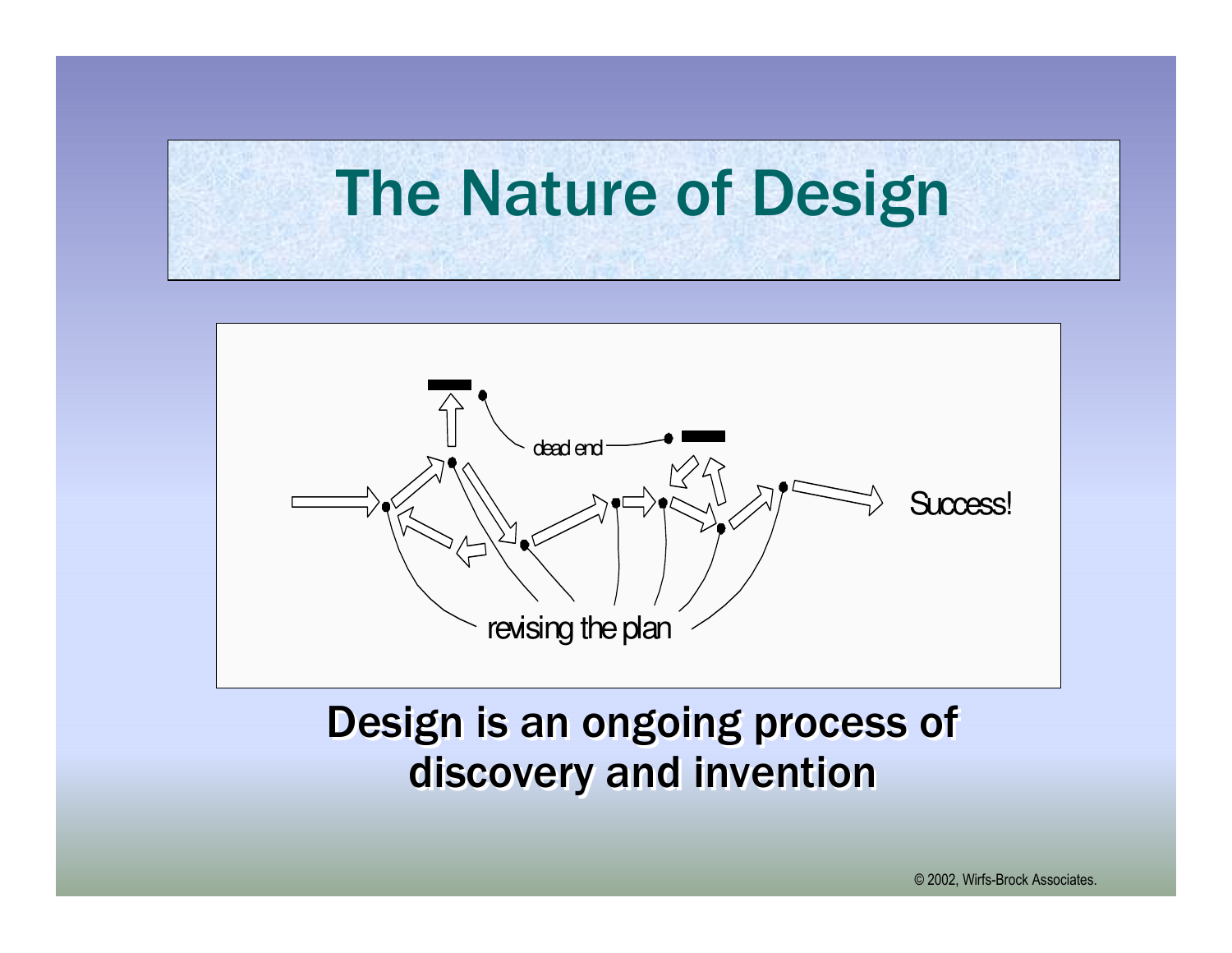

- Tell interesting stories-not every story is worth telling
- **Establish scope, depth and tone**
- Decide how detailed the story should be
- **EX Choose the appropriate forms—tell it, draw** it, describe it
- Present your design so important things get emphasized
- Revise, clarify, compress, and expand as needed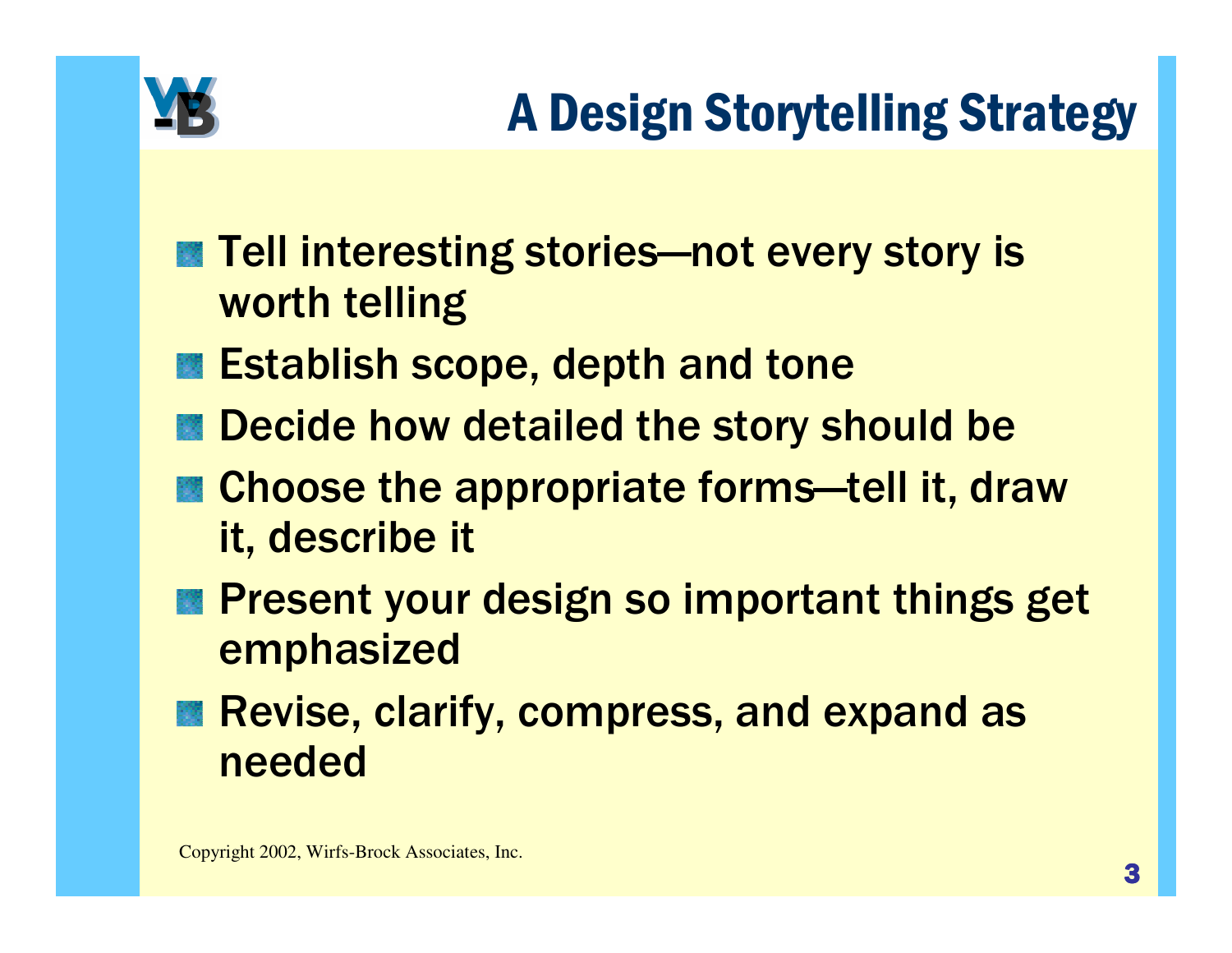

#### **EXAMPLE You can't avoid forward references.**

 $\Box$  If an object collaborates with another— and you haven't yet read a description of that second object's role and responsibilitiesyou can only guess at why it is being used.

**Even if you could manage to organize a** story so that fundamentals were presented first, it makes for a very dull presentation.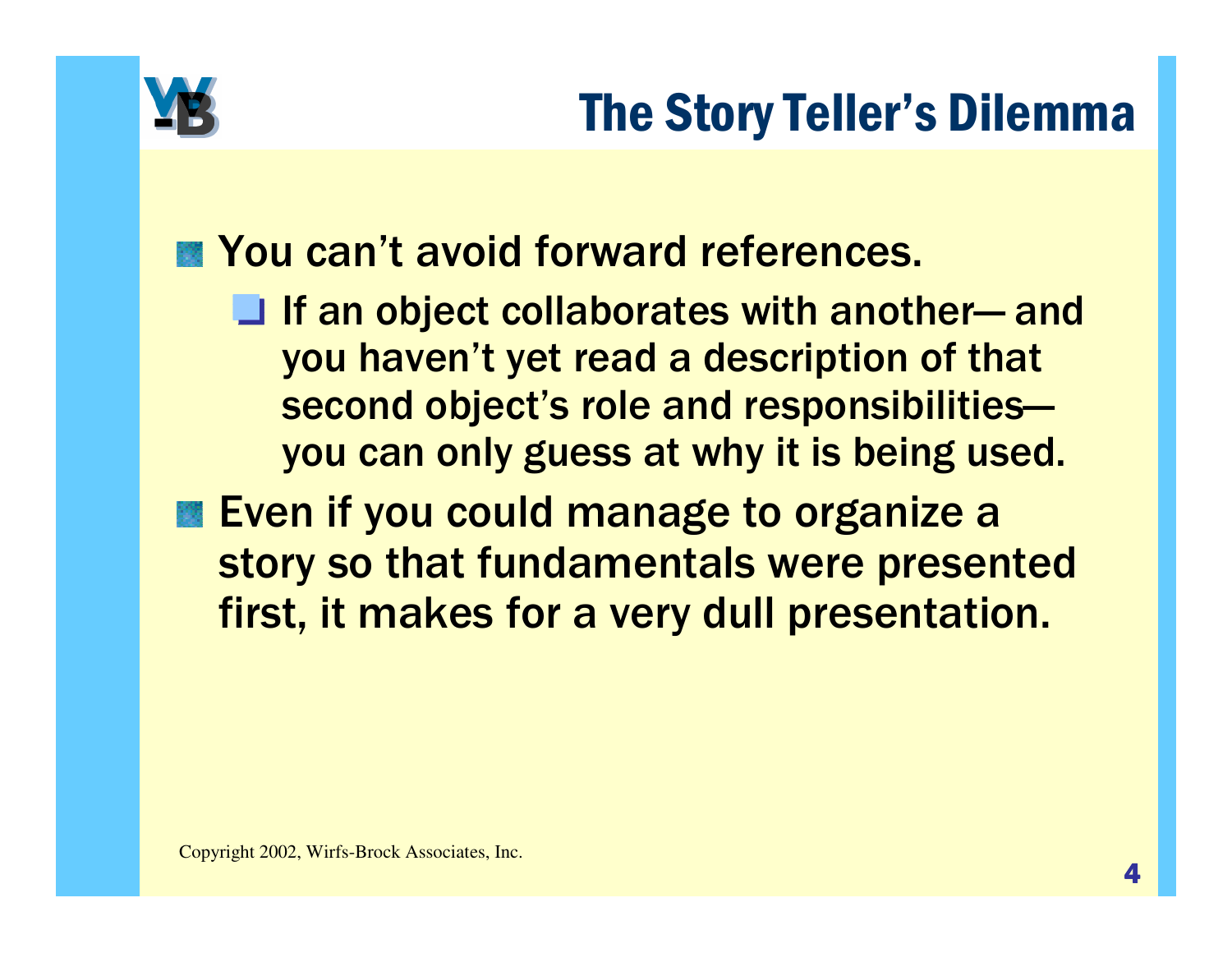

## **Speaking to A Crowd**

#### **Example 18 Readers' interests and backgrounds differ.**

- Some may know a lot and don't want to be bothered by a review.
- Others may be looking for specific facts.
- Others may need some fundamentals before understanding details.
- Still others may only want the punch line.
- You have to choose what to emphasize and how best to please the crowd while stil catering to individuals' needs.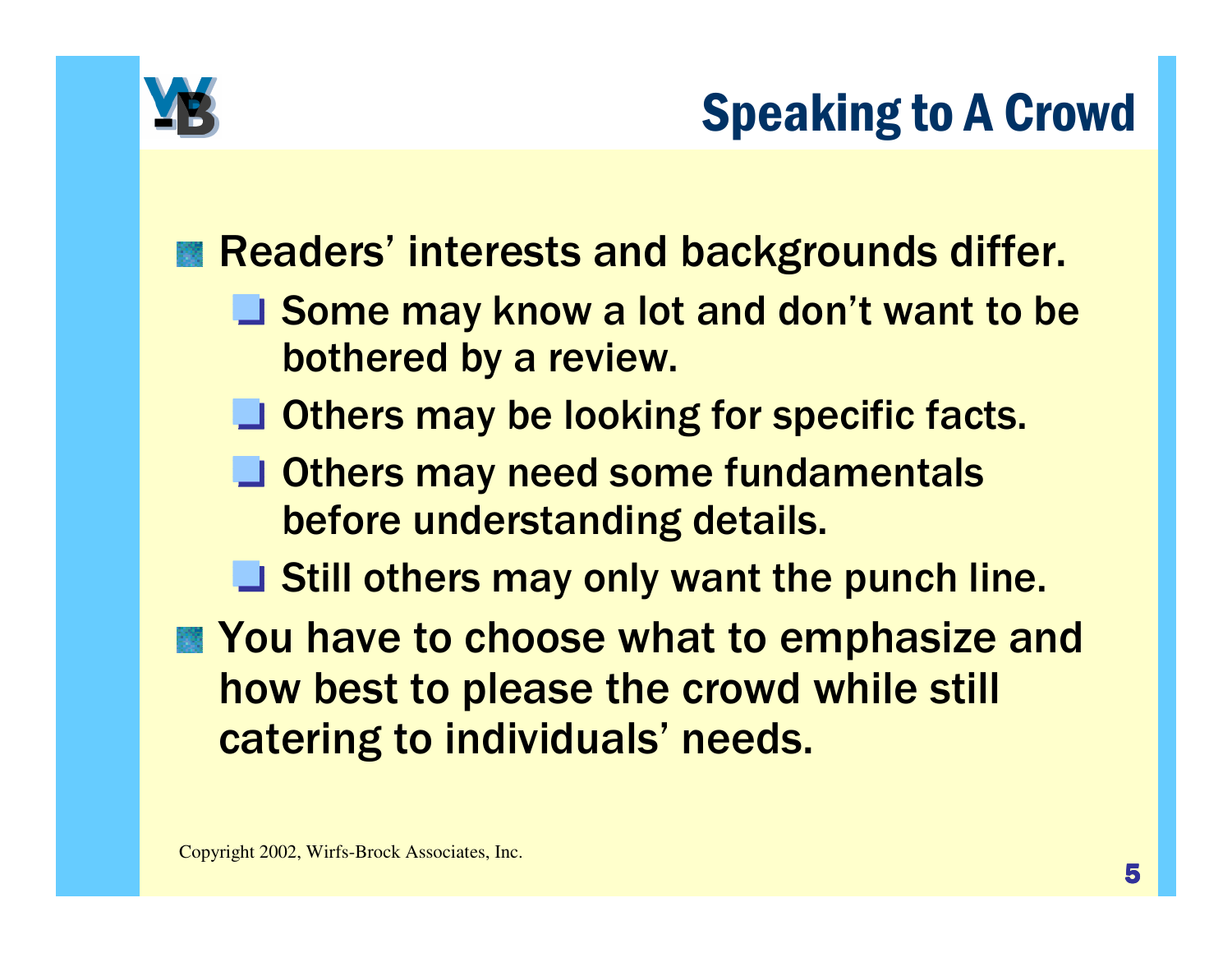

## **What's More Fundamental**

- Things you cannot change are more fundamental than things under your control.
- Use cases are more fundamental than sequence diagrams that describe how a system supports them. Problem descriptions are more fundamental than solutions which are your own creation.
- A typical execution path is more fundamental than an exceptional one.
- Things are more fundamental than relations between them. Your audience needs to understand objects and their general behavior before they can comprehend structural relationships or interaction details.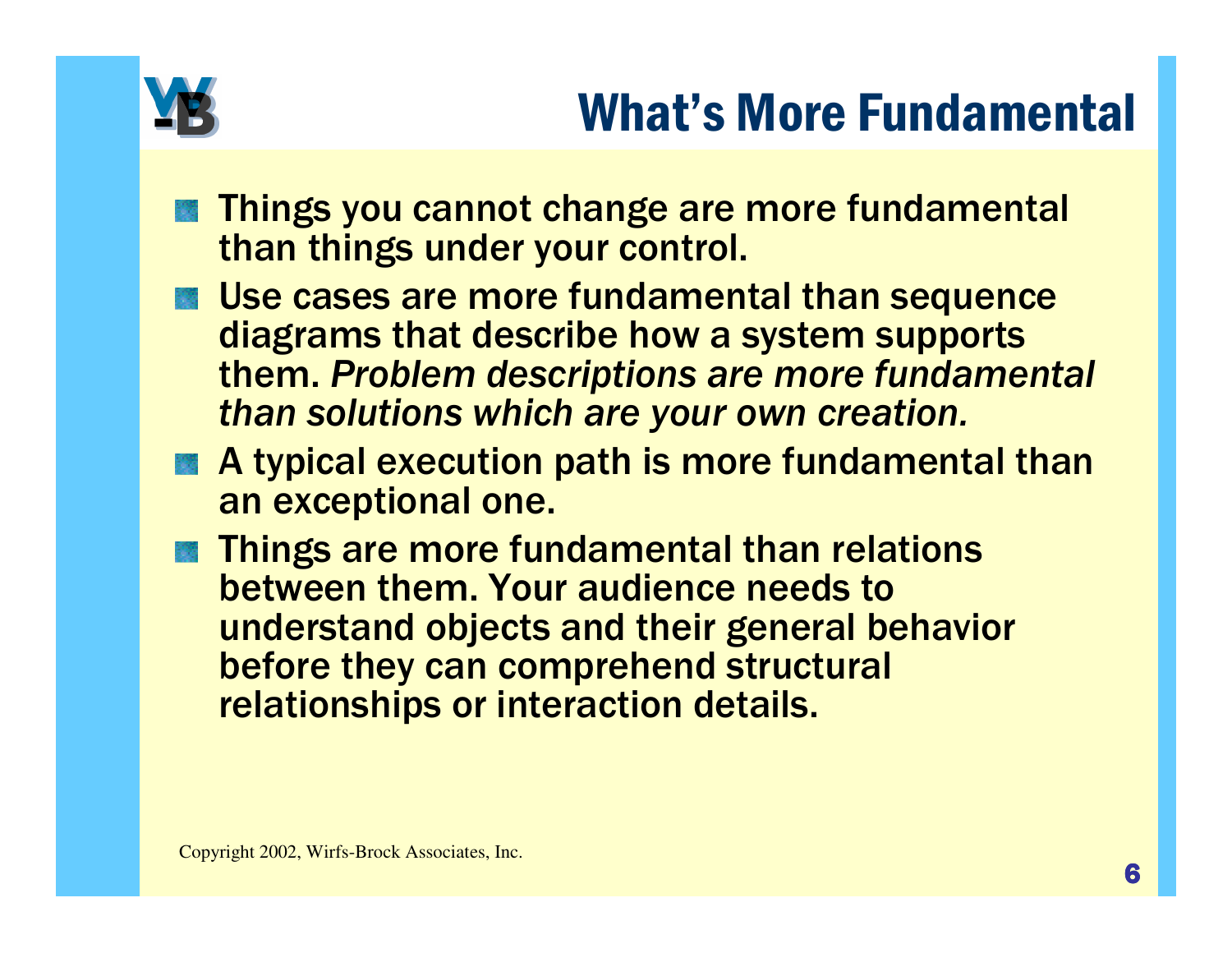

#### **Progressive Realization**

- **Example 20 Increase Service Service Service Service Service Service Service Service Service Service Service Service Service Service Service Service Service Service Service Service Service Service Service Service Service S** purposely reveal things. They move someone to where they want in gradual, interesting steps.
	- **U** When telling a high-level design story, stick to the main points. Tell it as if it were a news flash. Present the central objects and components and what is important about them. Reveal just enough to engage your readers.
	- After explaining typical situations, give your readers options to veer off in one of several directions: to more detailed views, to exceptional conditions, to alternatives.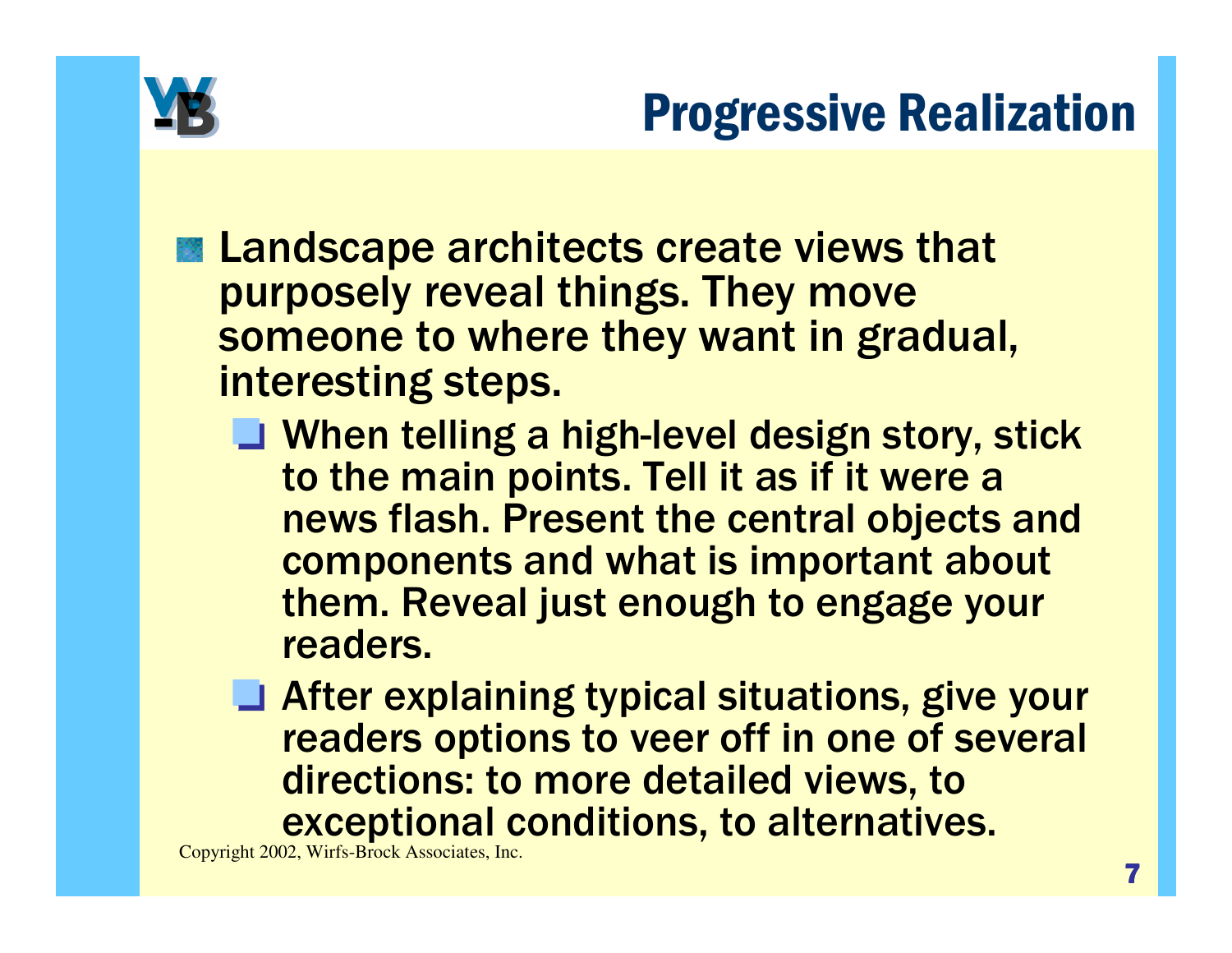

#### **Putting It All Together**

- Stories build to more dramatic conclusions if important parts are first, followed by new material presented in novel ways.
- Be aware of monotony setting in. After seeing a bunch nearly identical drawings, attention wavers.
	- **J** To hold attention, shift your readers' focus by inserting commentary that explicitly calls out some details.
	- $\Box$  Or, point out that the next five diagrams are similar, so all but the most eager reader can skim them in good conscience.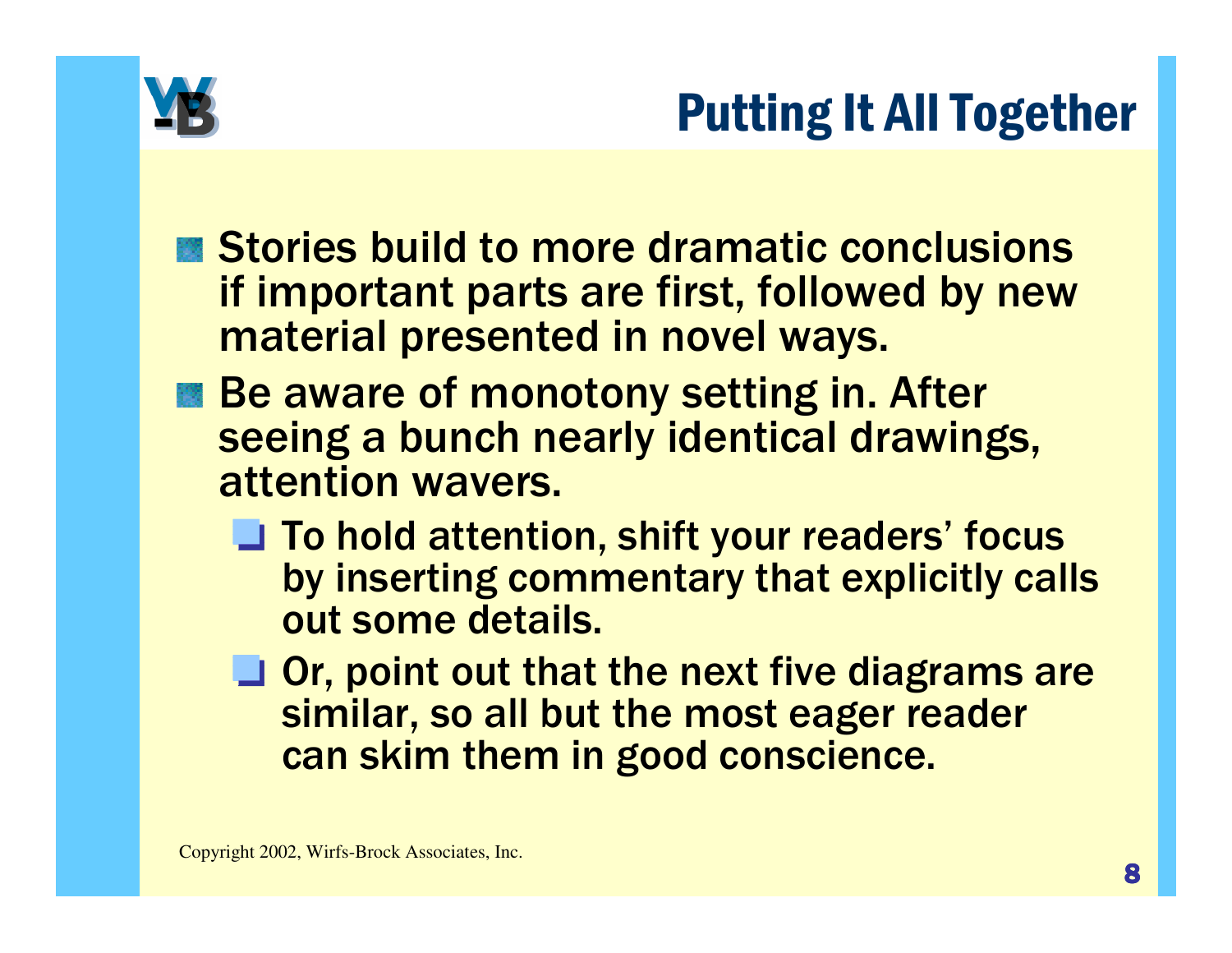

## **Dealing with an Impatient Audience**

- **Progressive realization works when your** readers want to follow your lead.
	- Those seeking specific facts won't sit still for too much nonsense. So include a section that answers Frequently Asked **Questions. Point those readers there.**
	- **J** You needn't present fundamentals first. **Important things that deserve special** emphasis should be stated first. **Background information can be presented** afterwards.
	- Don't be a defensive storyteller—assume your audience wants to hear what you have to say.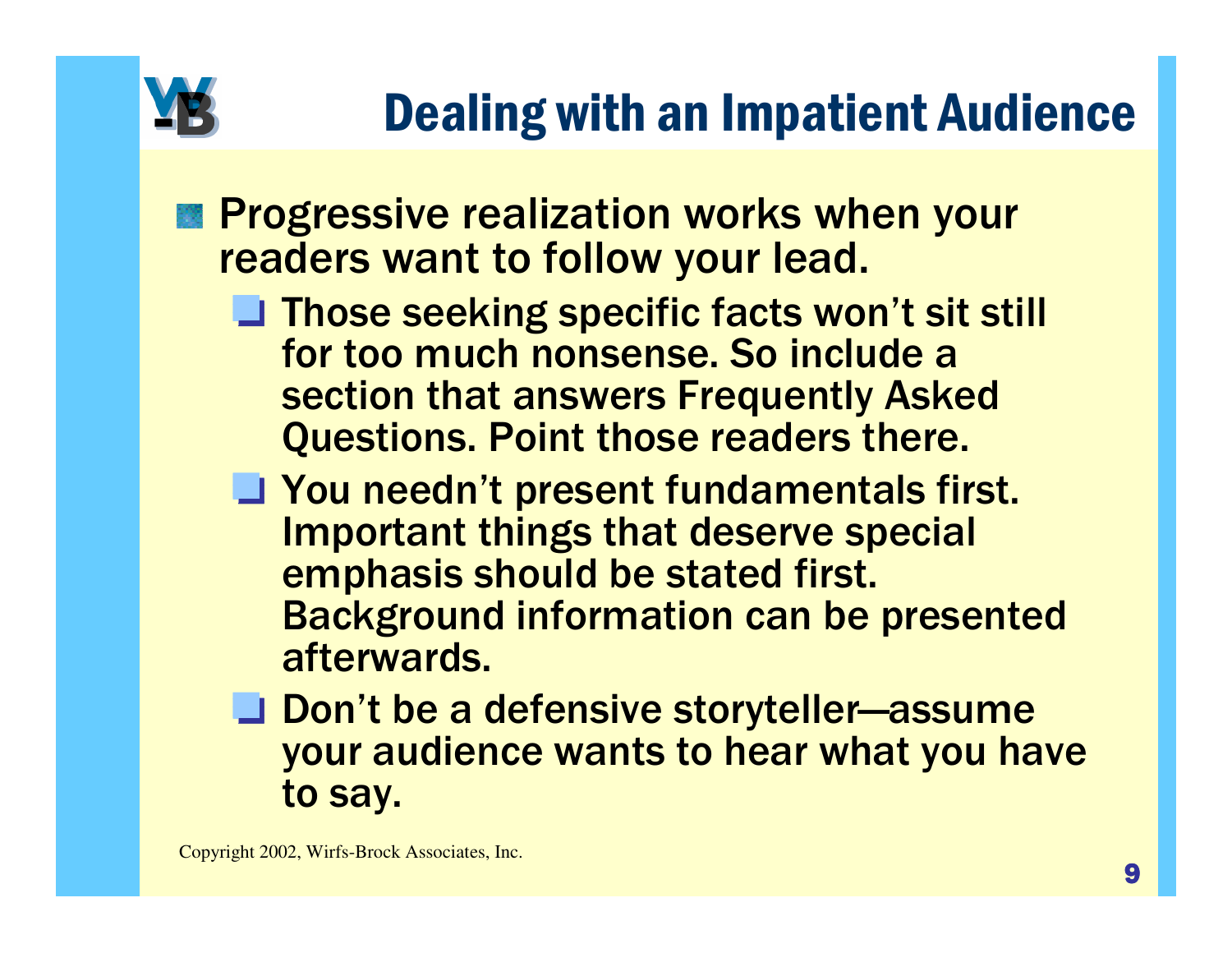

## **Use Multiple Descriptions**

- Get comfortable describing and looking at a design at different levels of abstraction. Describe a design multiple ways:
	- **Use CRC cards to set the stage and explain object** roles and responsibilities (a conceptual design view)
	- **Use class diagrams to show specification level** details (attributes, operations, relationships)
	- **OF Draw UML sequence diagrams to show specific** interaction sequences
	- **T** Write text to explain the details of objects' behavior during a specific interaction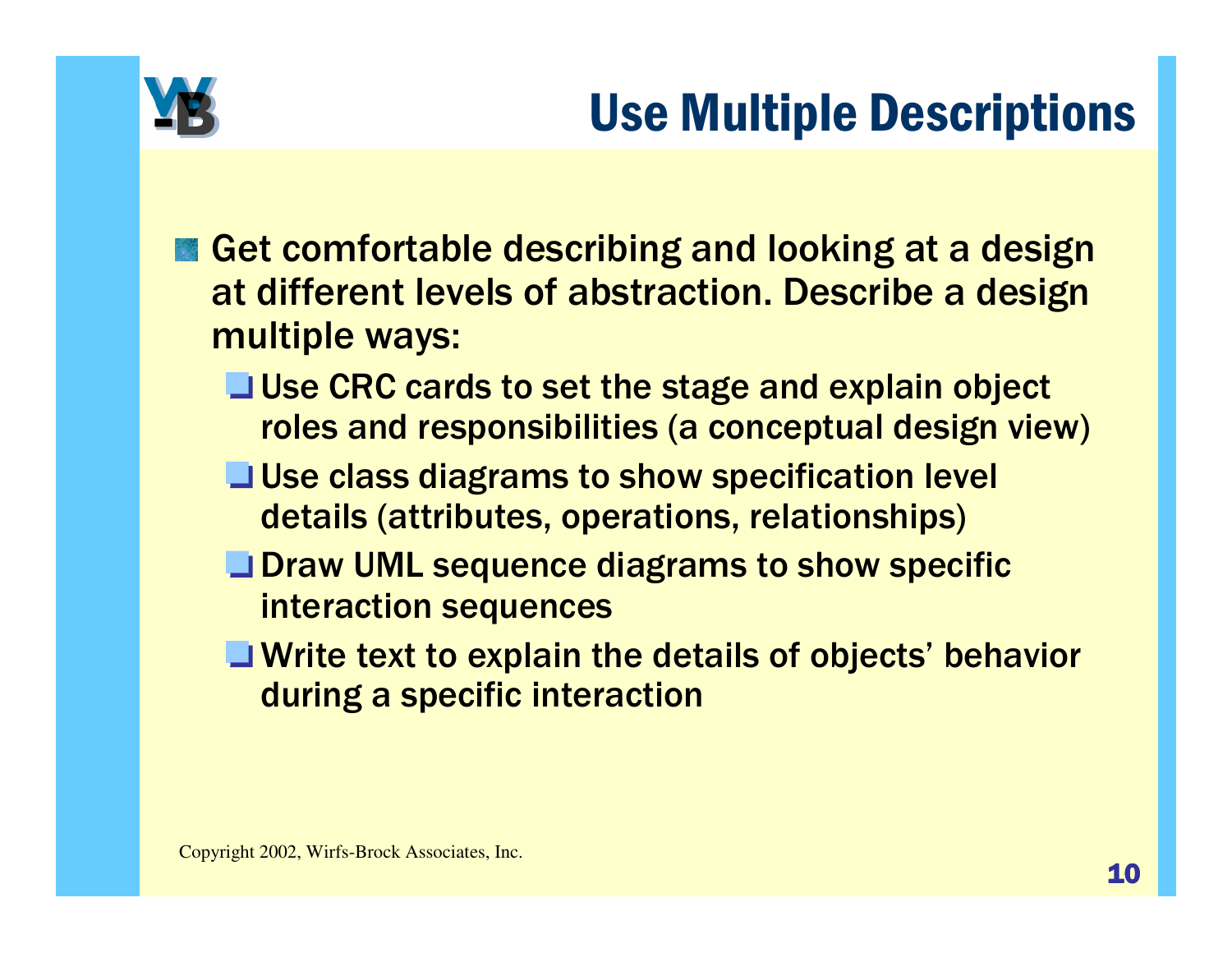#### YB **Candidate-Responsibilities-Collaborators Card**

| Destination               |  |             |  |  |
|---------------------------|--|-------------|--|--|
| Knows alias of receiver   |  | Mailer      |  |  |
| Knows signature of sender |  | UserProfile |  |  |
| Knows address info        |  |             |  |  |
| Sends a message           |  |             |  |  |
|                           |  |             |  |  |
|                           |  |             |  |  |
|                           |  |             |  |  |
|                           |  |             |  |  |
| collaborators             |  |             |  |  |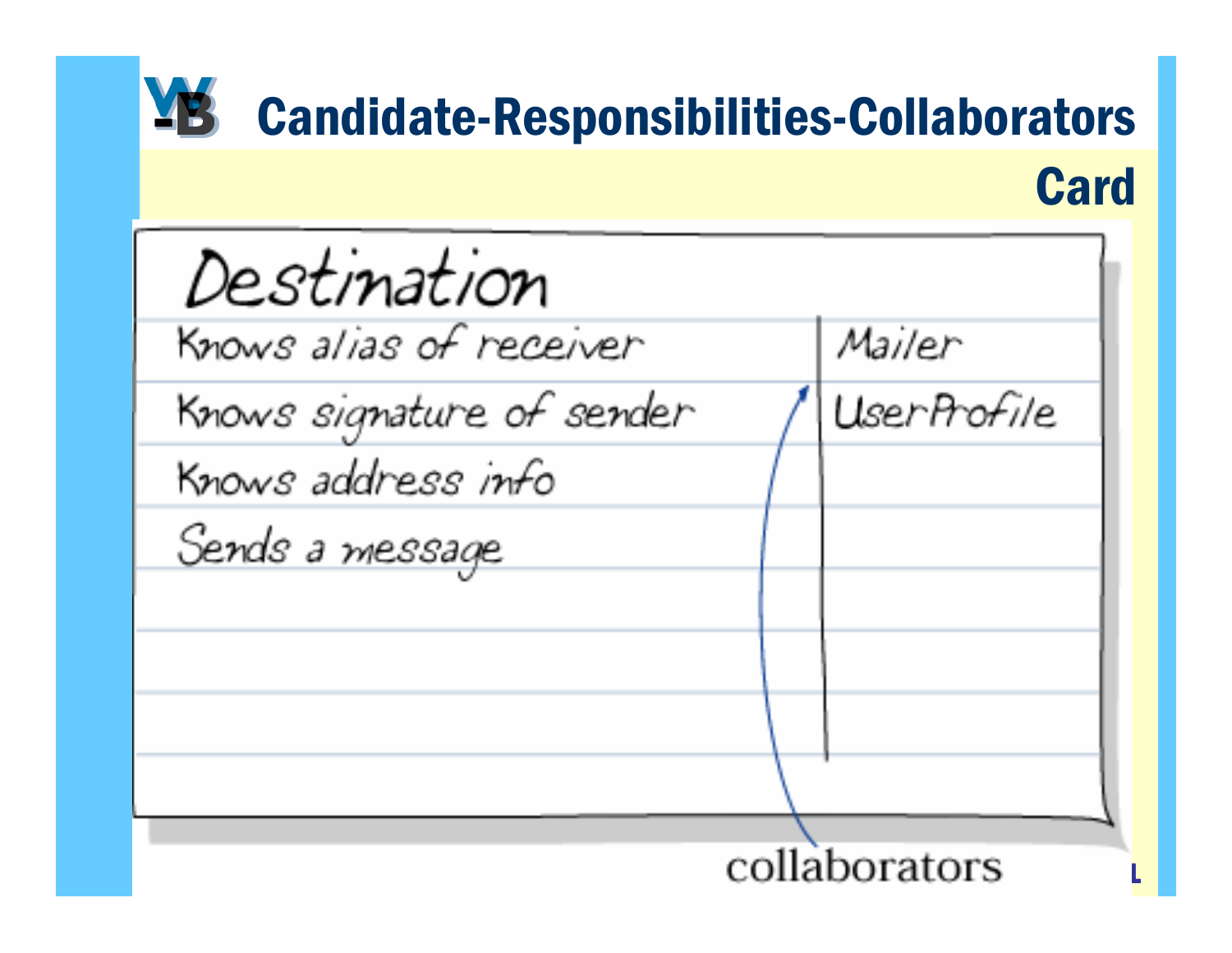

#### **Class Diagrams**

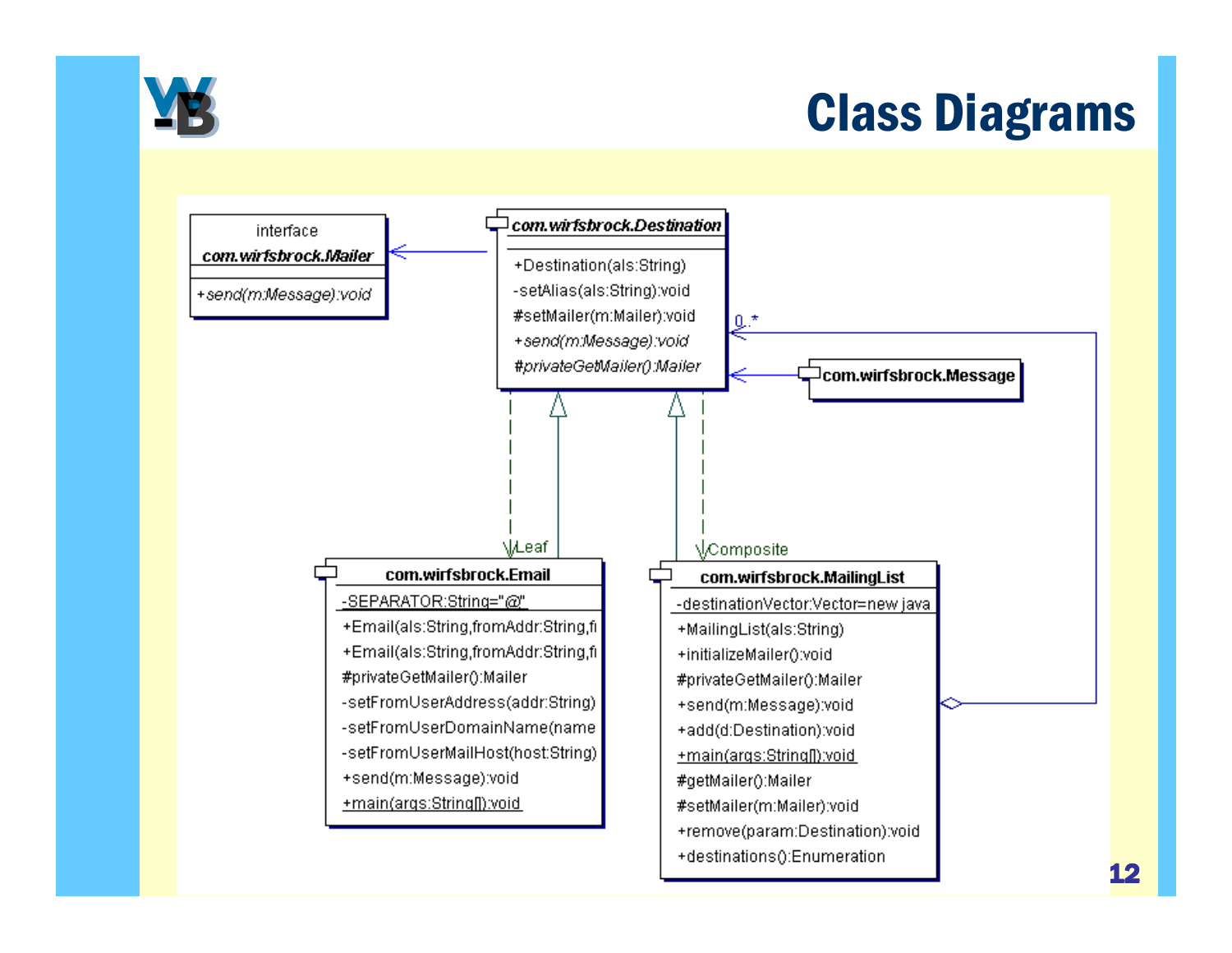

#### **Increasing Emphasis**

Things gain prominence by their position and appearance. To increase an item's emphasis:

 $\blacksquare$  Put it first

**Highlight it** 

**Surround it with space** 

 $\Box$  Put it in a bulleted list **Nention it in multiple places Sive it more room** ■ Repeat or restate it in different forms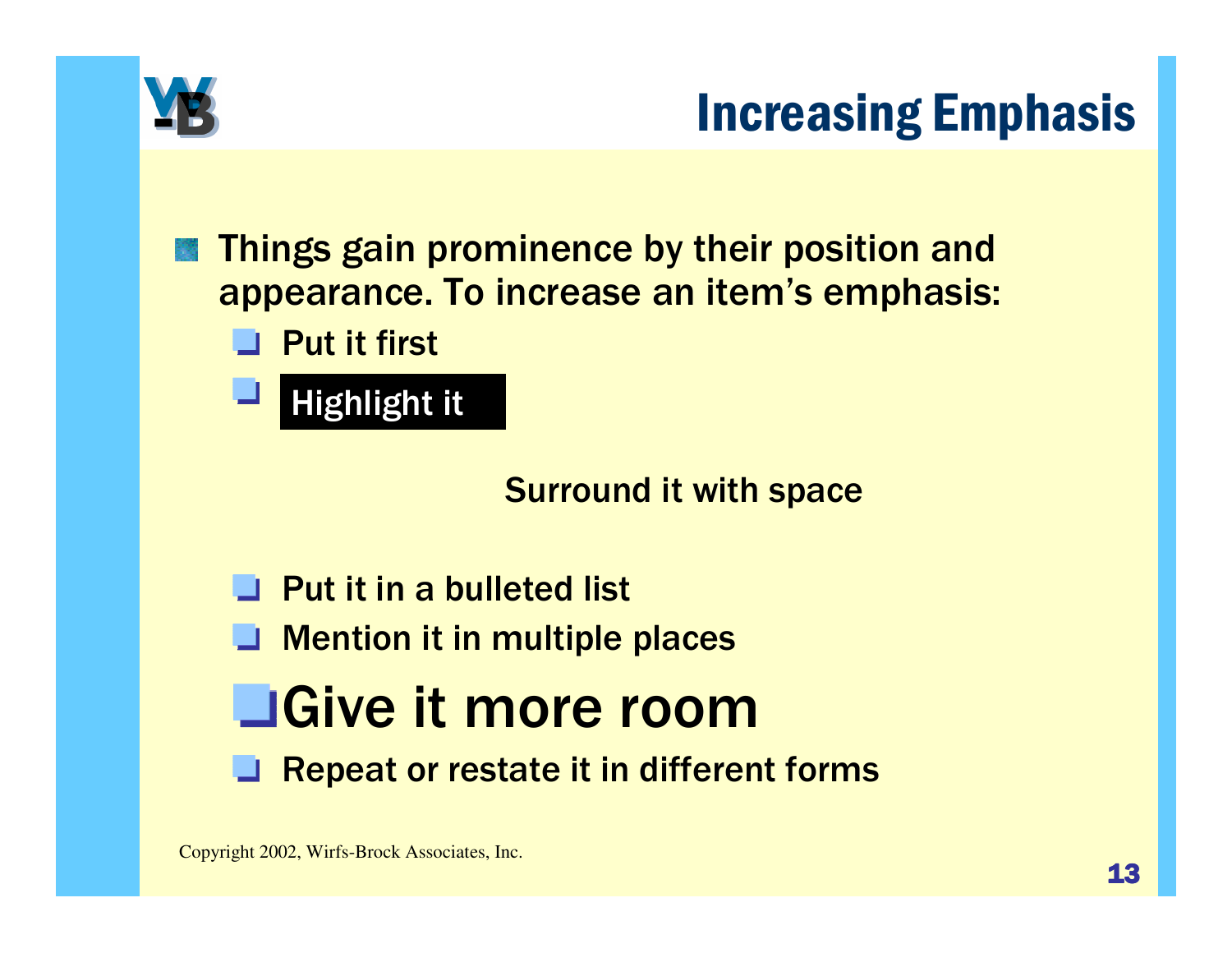

#### **Show Focused Interactions**

Decide what to emphasize! **Consciously decide to ignore certain details** User interface Delegated action Details of an algorithm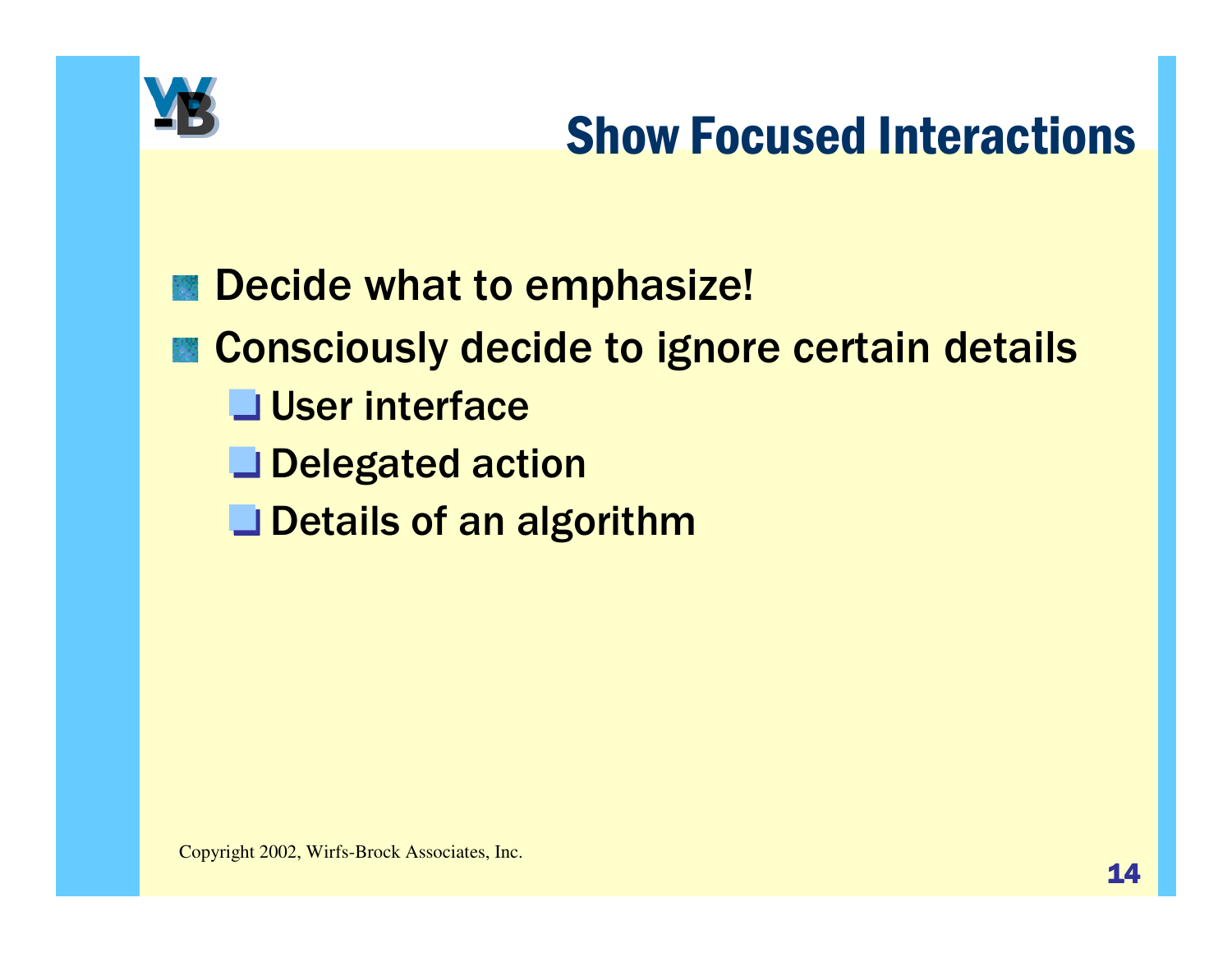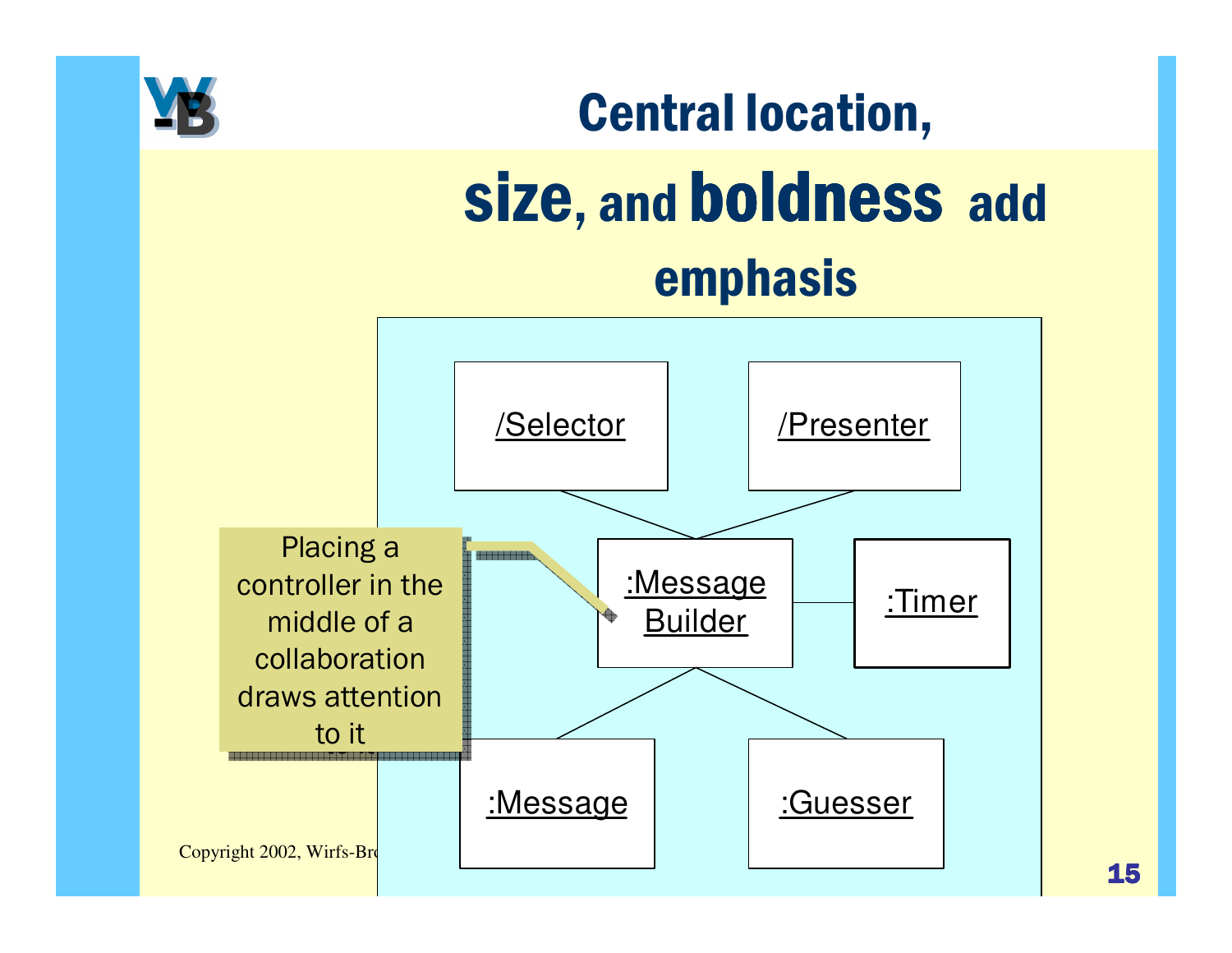

- Do not overwrite. 10 pictures are not worth 10k words.
	- $\Box$  If collaborations are similar, show a typical case first, then note how remaining ones differ.
	- **J** Draw representative interactions.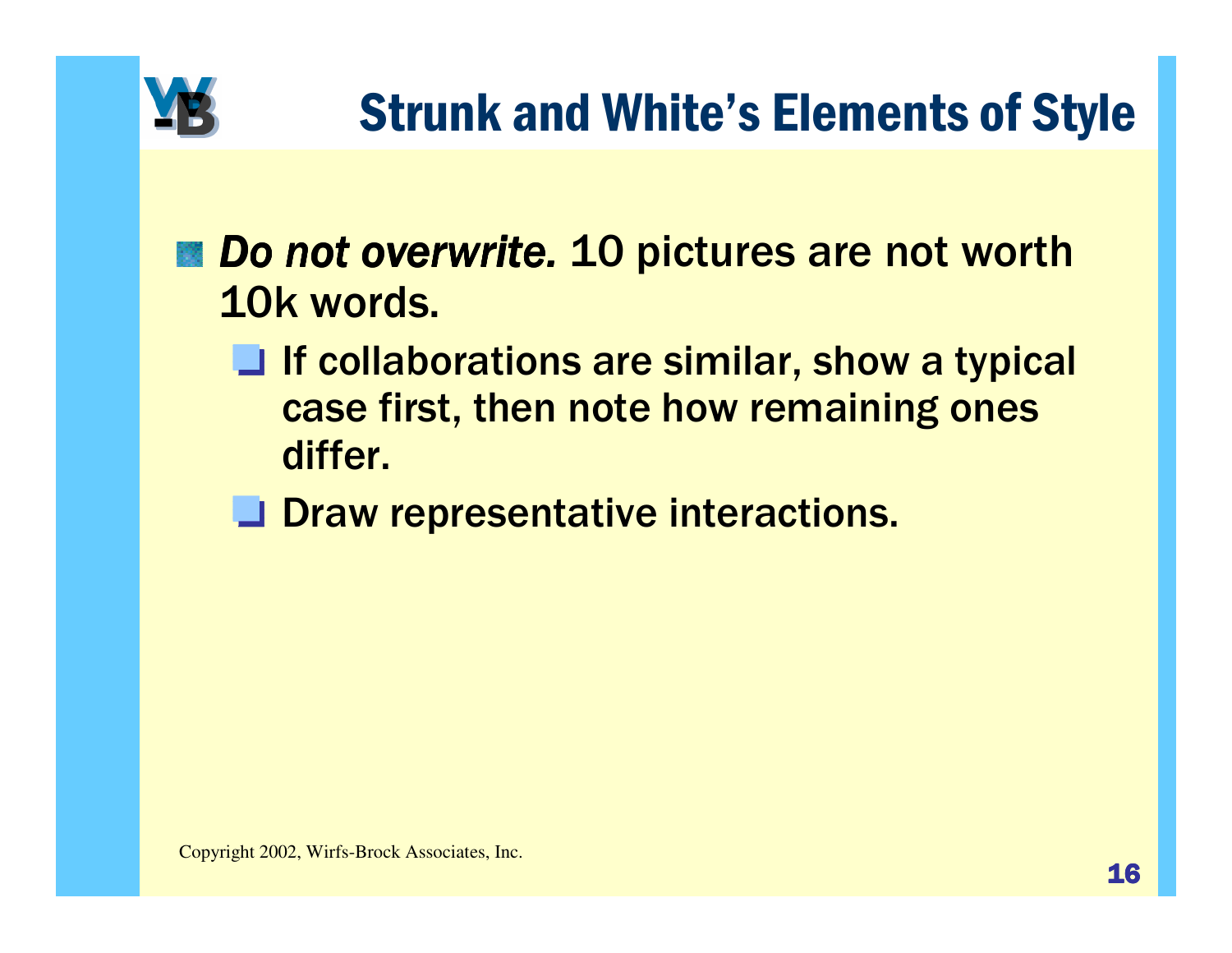

#### Illustrate The Non-Exceptional Case

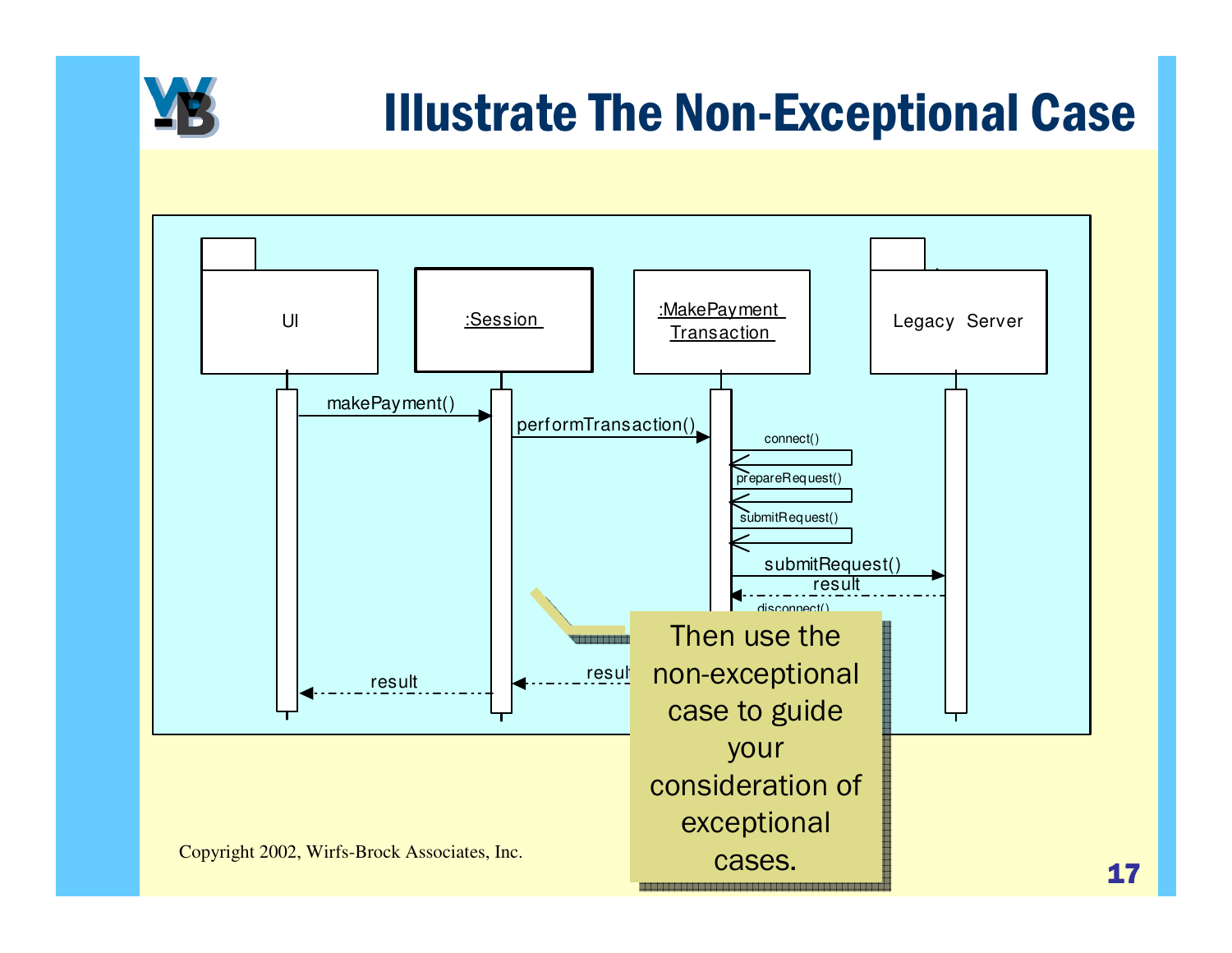

## **Then Explain And Document**

| <b>Exception or Error</b>                                                                                  | <b>Recovery Action</b>                                                                                                                | <b>Affect on User</b>                                                                                                              | <b>Policies</b> |
|------------------------------------------------------------------------------------------------------------|---------------------------------------------------------------------------------------------------------------------------------------|------------------------------------------------------------------------------------------------------------------------------------|-----------------|
| <b>Connection is</b><br>dropped between UI<br>and Domain Server<br>after transaction<br>request is issued. | <b>Transaction</b><br>continues to<br>completion. Instead<br>of notifying user of<br>status, transaction is<br>just logged. User will | <b>User session is</b><br>terminated user<br>could've caused this<br>by closing his or her<br>browser, or the<br>system could have |                 |
|                                                                                                            | be notified of recent<br>(unviewed)<br><b>transaction results</b><br>on next login.                                                   | failed. User will be                                                                                                               | <b>These</b>    |
|                                                                                                            |                                                                                                                                       | notified of<br><b>transaction status</b>                                                                                           | descriptions    |
|                                                                                                            |                                                                                                                                       | the next time they<br>access the system.                                                                                           | are             |
|                                                                                                            |                                                                                                                                       |                                                                                                                                    | approachable    |
|                                                                                                            |                                                                                                                                       |                                                                                                                                    | to marketers,   |
| <b>Connection dropped</b><br>between domain                                                                | Attempt to re-<br>establish connection.                                                                                               | User will be logged<br>off with a notice that                                                                                      | developers      |
| server and backend<br>If this fails,<br>transaction results<br>bank access layer                           |                                                                                                                                       | system is<br>temporarily                                                                                                           | and other       |
| after request is                                                                                           | are logged as<br>"pending" and the<br>user is informed that<br>the system is<br>momentarily<br>unavailable.                           | unavailable and will<br>learn of transaction                                                                                       | stakeholders    |
| issued.                                                                                                    |                                                                                                                                       | status on next login.                                                                                                              |                 |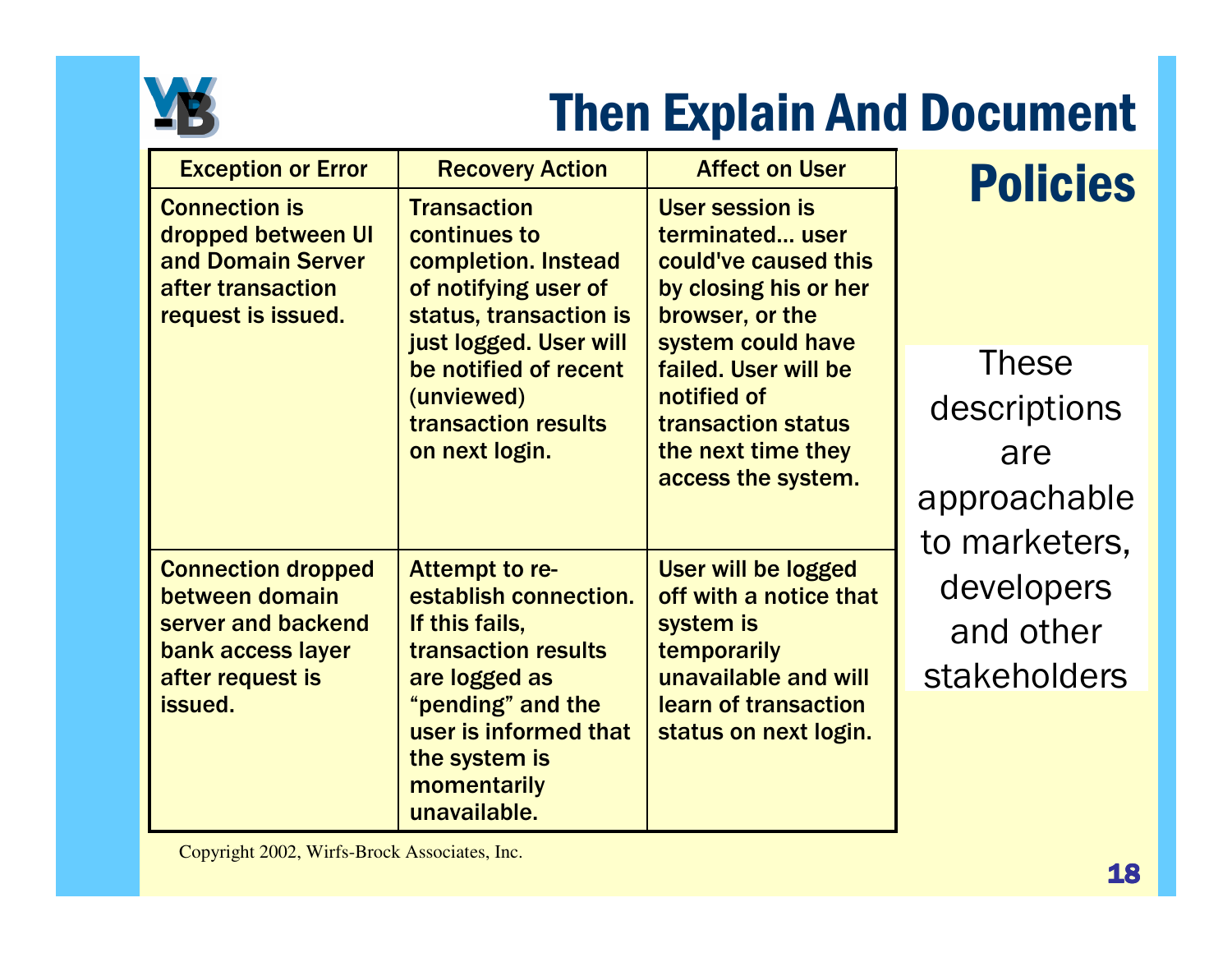

#### Omit needless words.

- Visual equivalents of "needless words"on a collaboration or sequence diagram:
	- Return values
	- Internal algorithmic details
	- Details of caching and lazy initialization
	- **L** Object creation and destruction
- Visual equivalents of "needless" words: diagrams that don't add much to your storyline.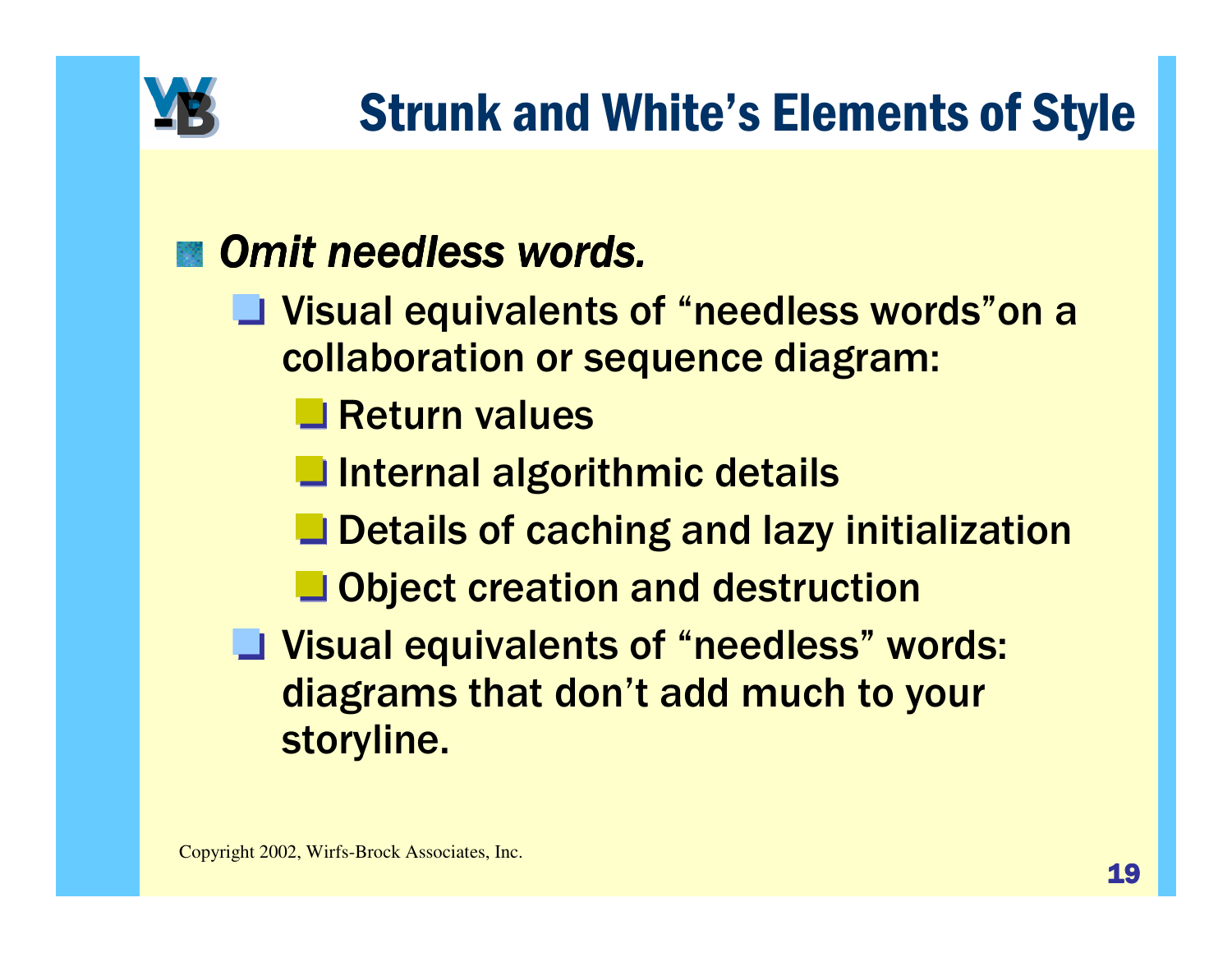

# **Bubble Sort: A UML Sequence Diagram**

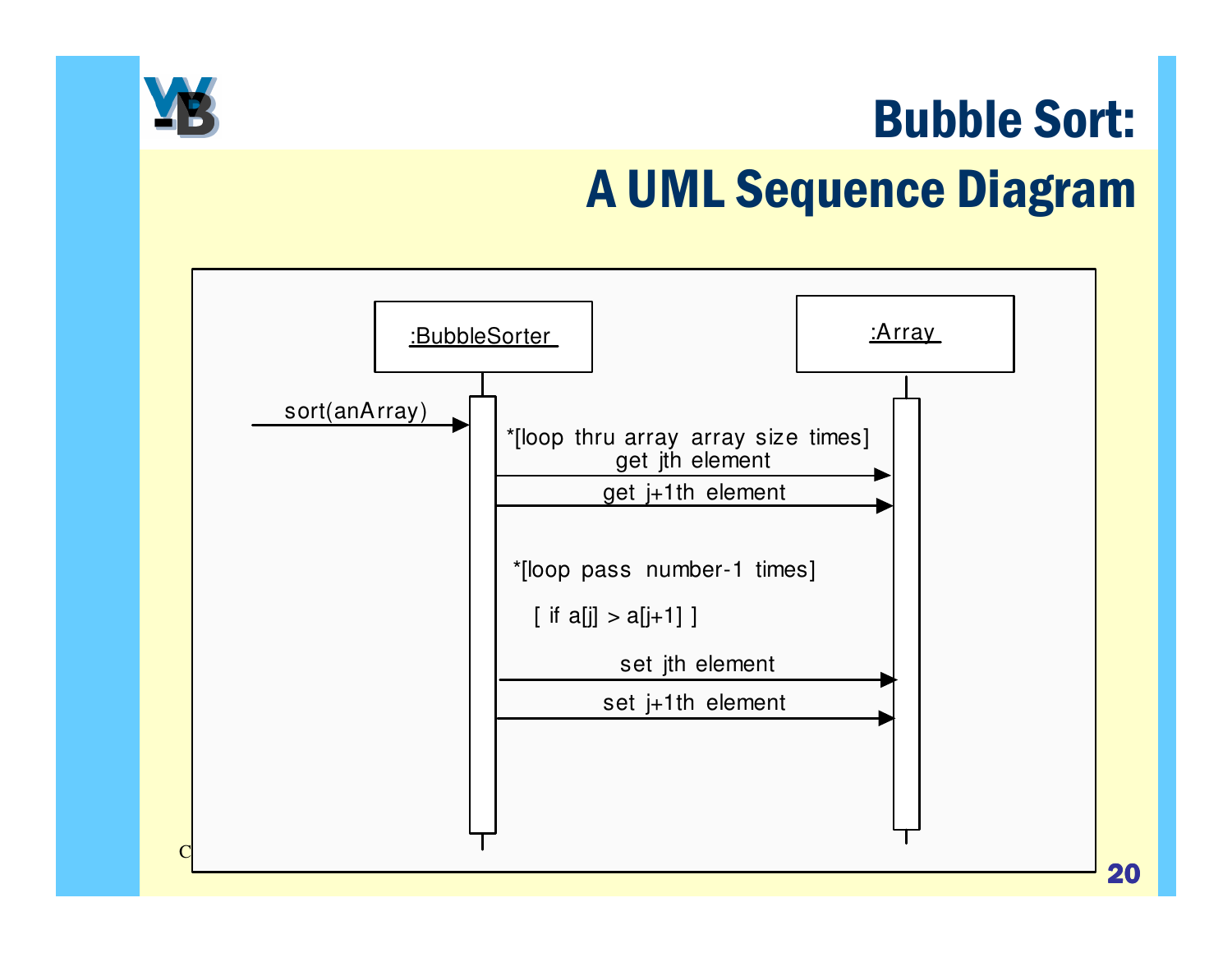

#### **Bubble Sort Explained**

The algorithm for a bubble sort consists of two nested loops. The inner loop traverses the array, comparing adjacent entries and swapping them if appropriate, while the outer loop causes the inner loop to make repeated passes. After the first pass, the largest element is guaranteed to be at the end of the array, after the second pass, the second largest element is in position, and so on. That is why the upper bound in the inner loop decreases with each pass; we don't have to revisit the end of the array.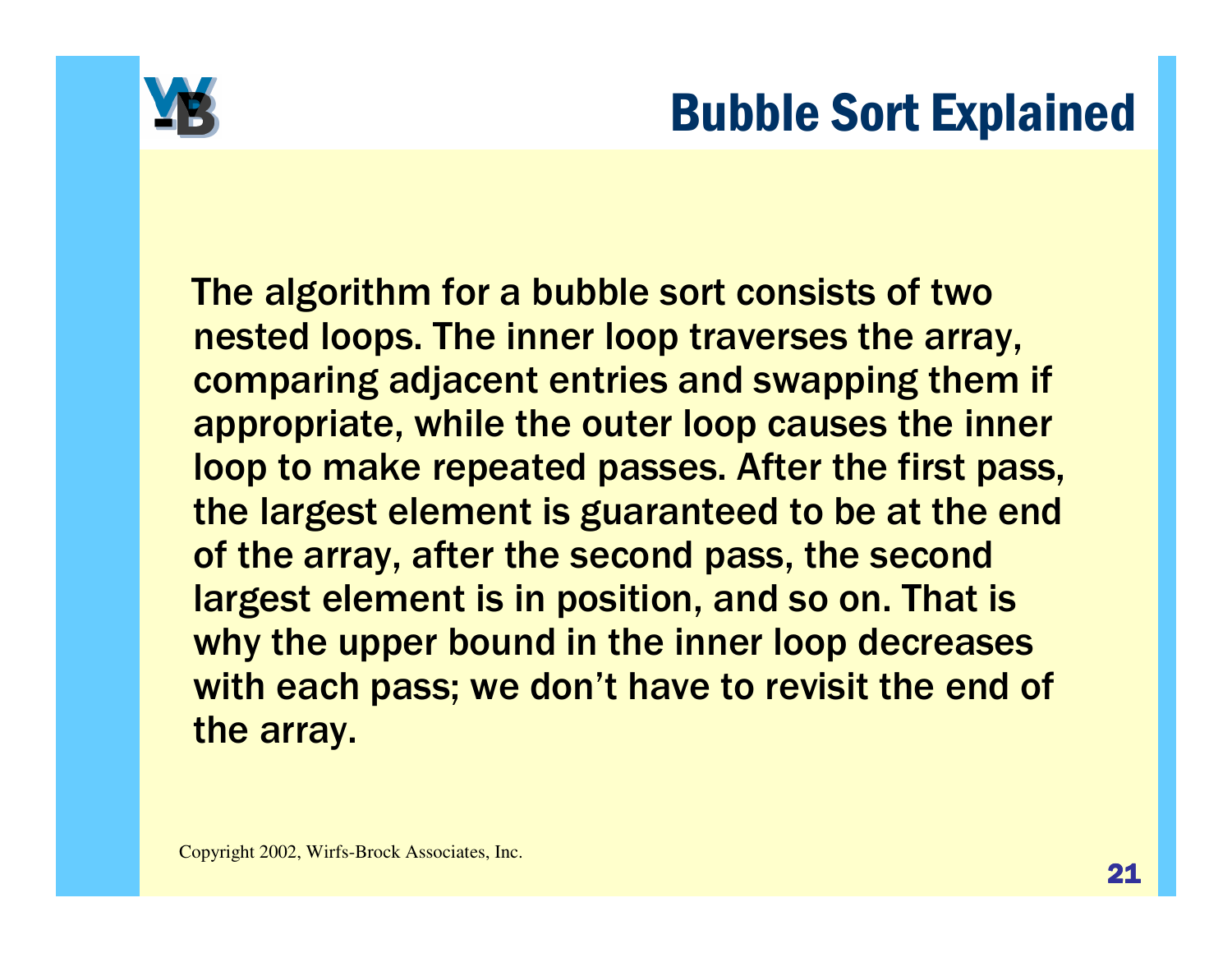

#### **Bubble Sort: A Visual Illustration**

- Consider the array 42,56,13,23
- Let's start sorting.........
- 42,56,13,23 no swap
- 42,56,13,23 swap
- 42,13,56,23 swap end of 1st pass outer loop
- 42,13,23,56 swap
- 13,42,23,56 swap end of 2nd pass outer loop
- 13,23,42,56 no swap end of 3rd pass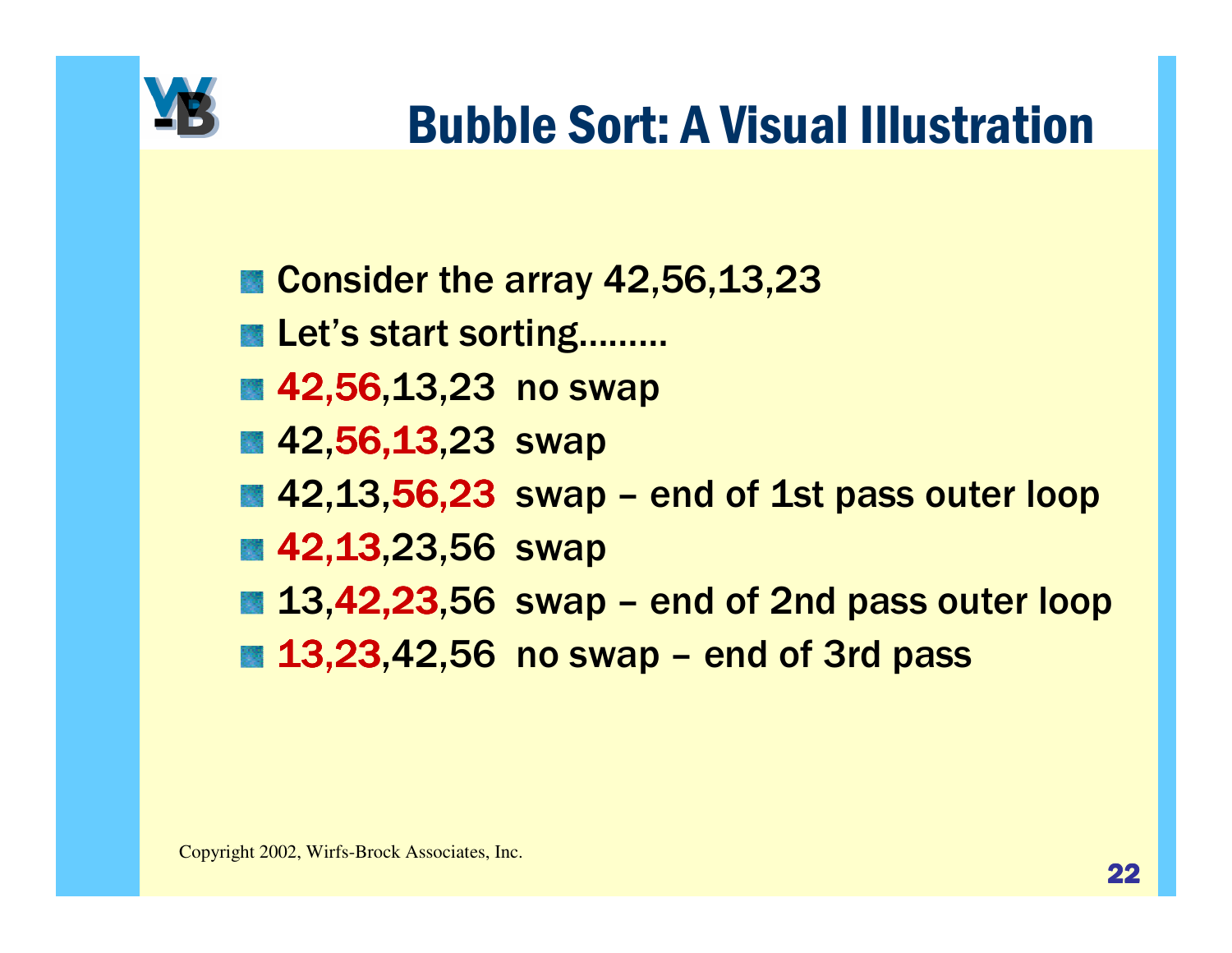## **Bubble Sort: Some Code**



**class BubbleSorter{** void sort(int a[]) { for (int i = a.length;  $-i$ ) = 0; ) { boolean swapped = false; for (int  $j = 0$ ;  $j < i$ ;  $j + +$  ) { if  $(a[j] > a[j+1])$  { int  $T = a[j];$  $a[j] = a[j+1];$  $a[j+1] = T;$ swapped =  $true;$  } if  $(!swapped)$  return;  $\}$  }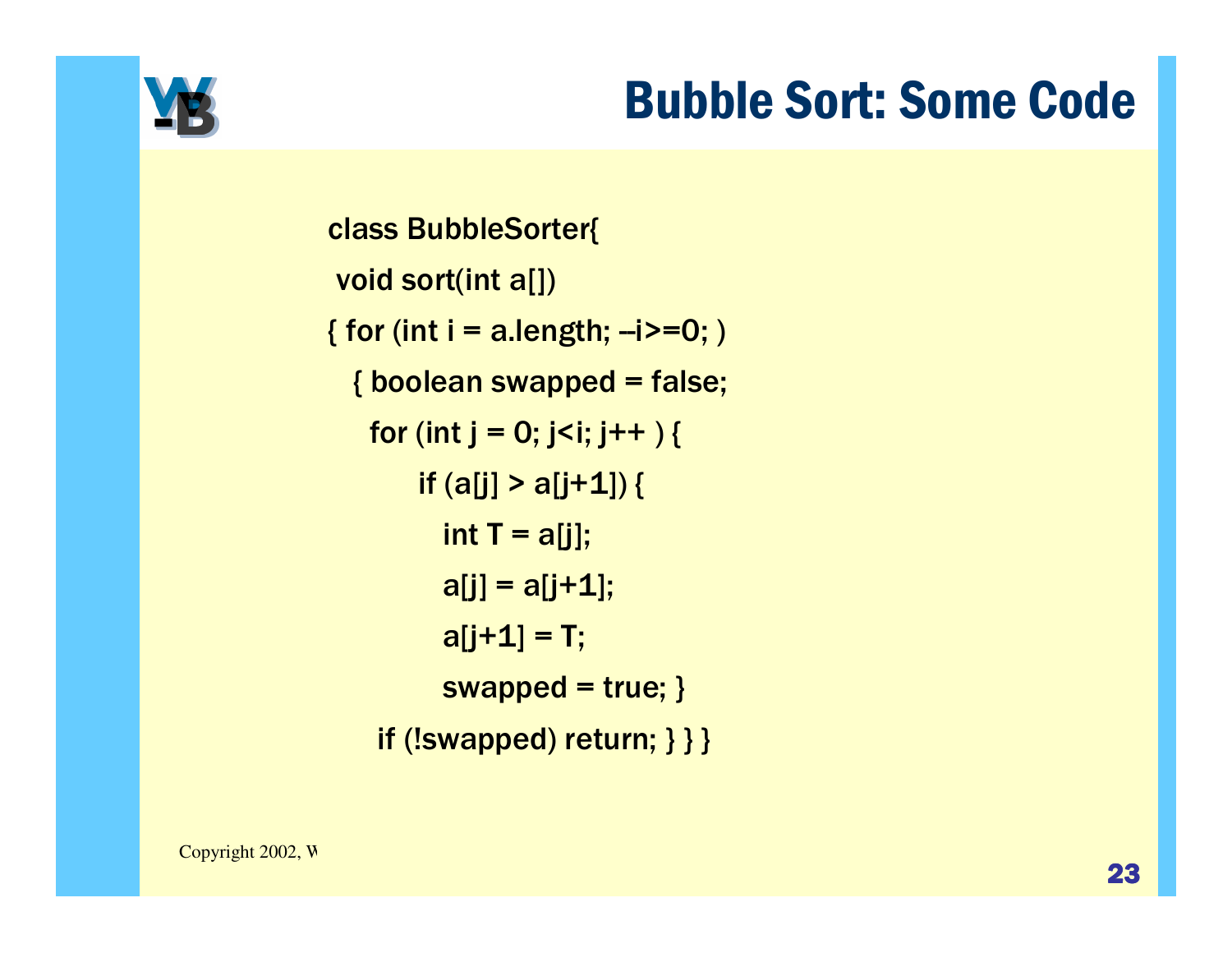

- **The best way to see isn't always with a** standard diagram.
- Use words, pseudo-code, code, BNF grammar, decision tables, state tables, or pictures that emphasize certain features.
- Sequence diagrams sometimes fall short: **They do not show side-effects Lit's hard to emphasize special areas ■It's hard to interpret algorithms Letta Control flow is mostly hidden Hard to see iteration**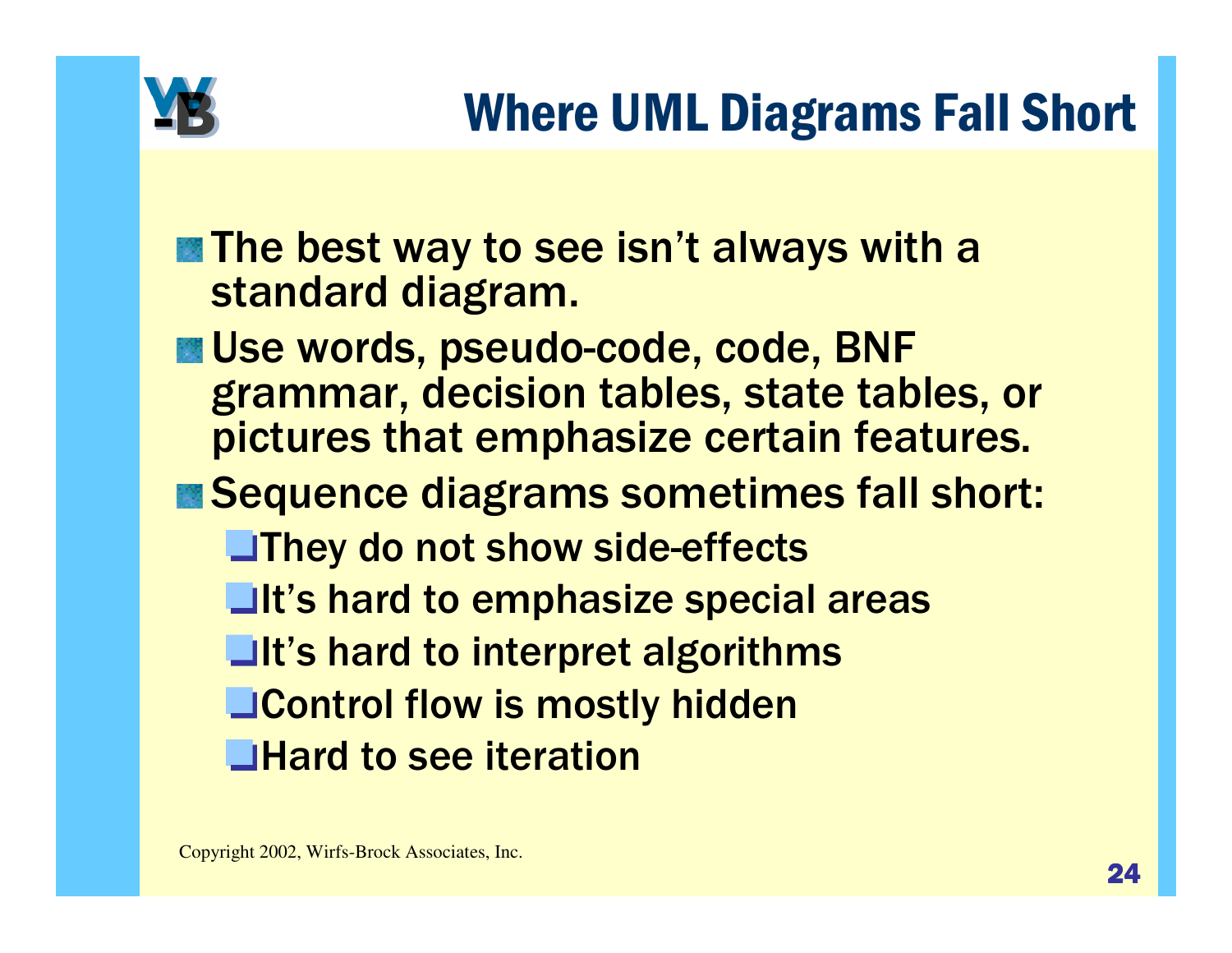

- Revise and rewrite. If someone doesn't "get it", it could be your problem.
	- $\Box$  A designer drew two views showing the same collaboration. One view omitted the interface details, the other included them. Some developers wanted to know what interfaces to use. Others who only wanted to how their parts of the system were activated didn't want to see these details. Both views were needed to get her design across.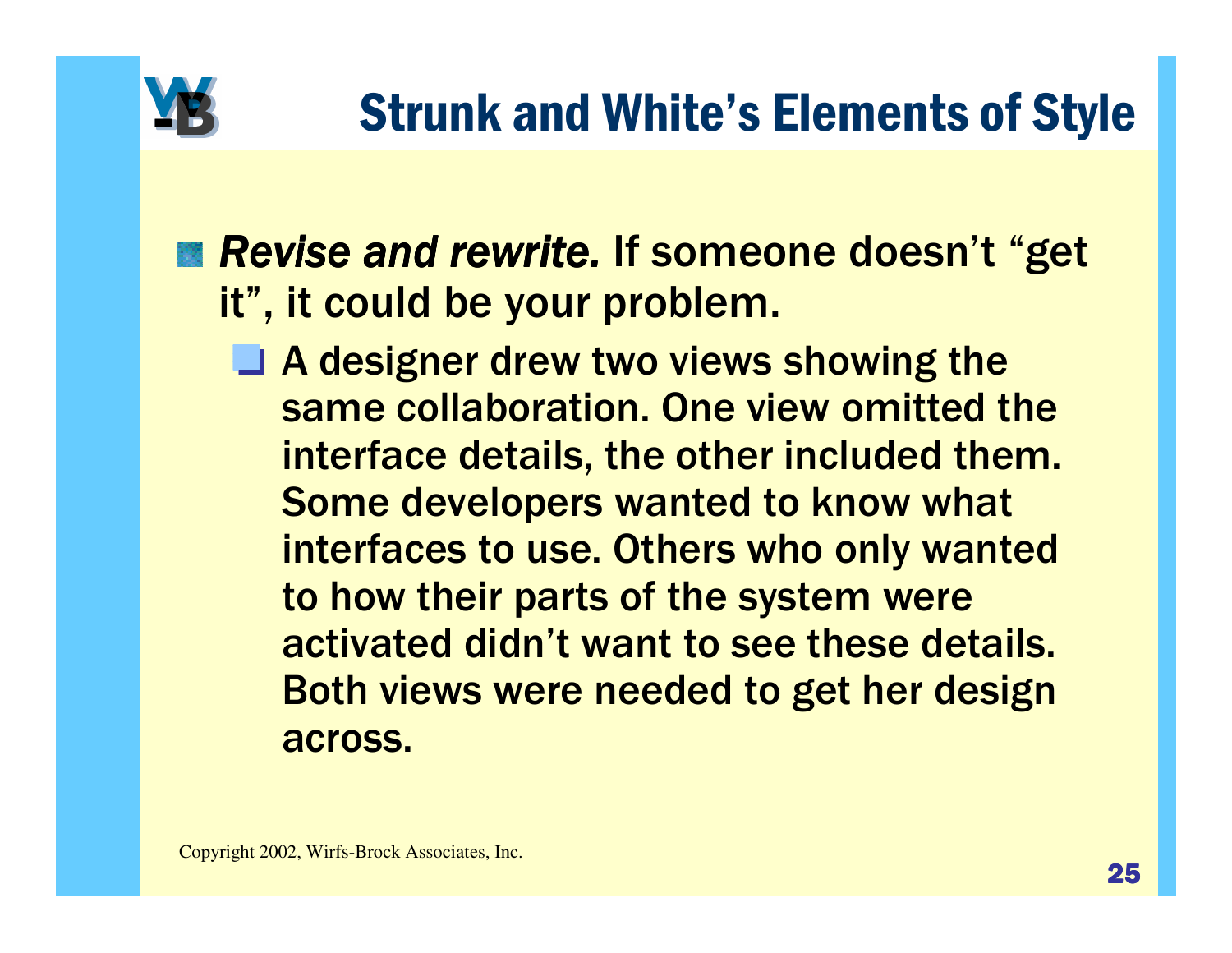

## **Consider Your Audience**

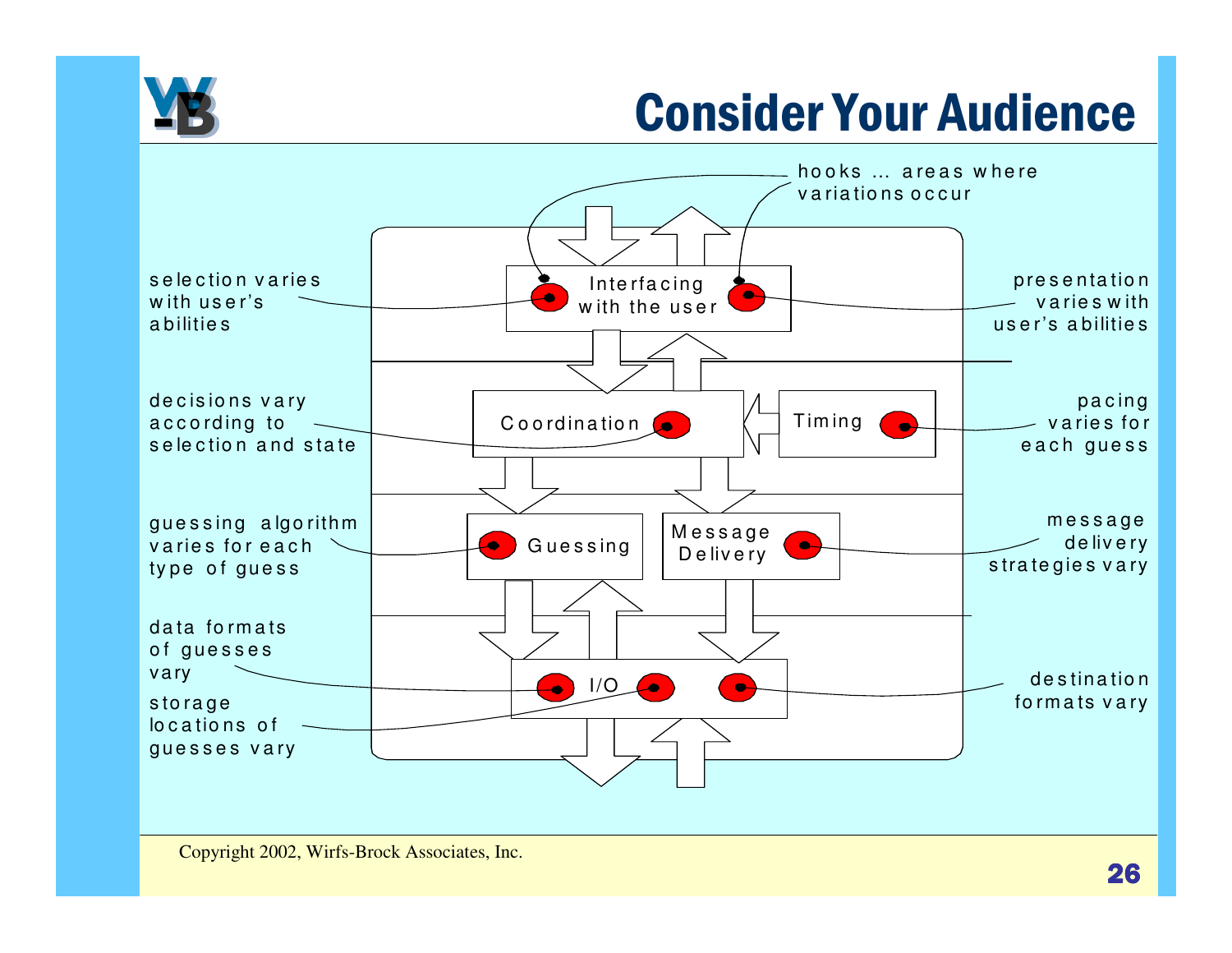

#### The Same View In UML

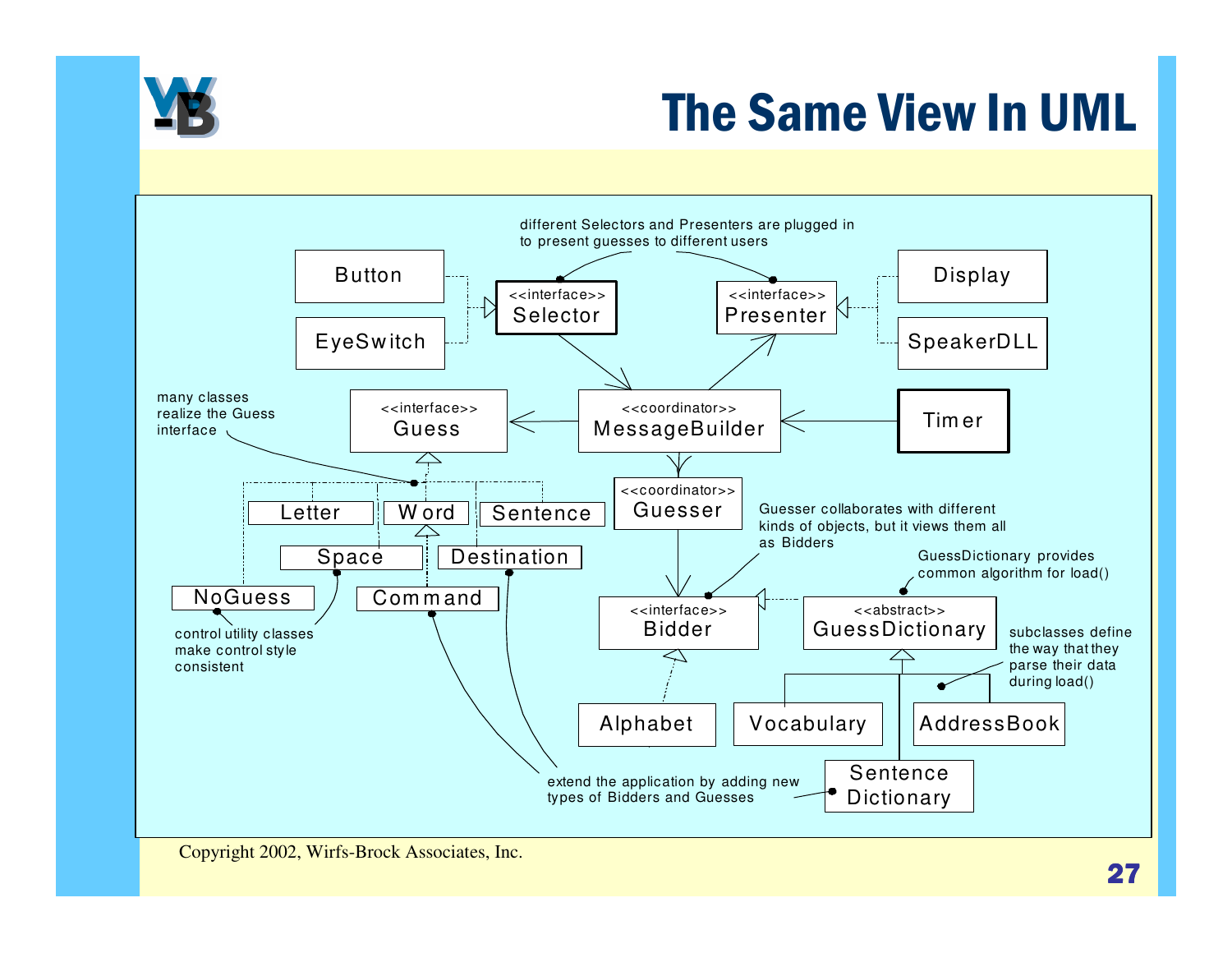# **Strunk and White's Elements of Style**

- Do not overstate. Don't tell more than what you believe at any given point.
	- **The Precision should be a conscious decision.** Use UML when you want to be precise and rough sketches when you want to convey the gist of your design.
	- $\Box$  The same diagram can be drawn with different degrees of precision.
		- If you only know general paths of collaboration-don't show specific messages.
		- If you know specific messages, but not the arguments-don't invent arguments just to fill in the blanks.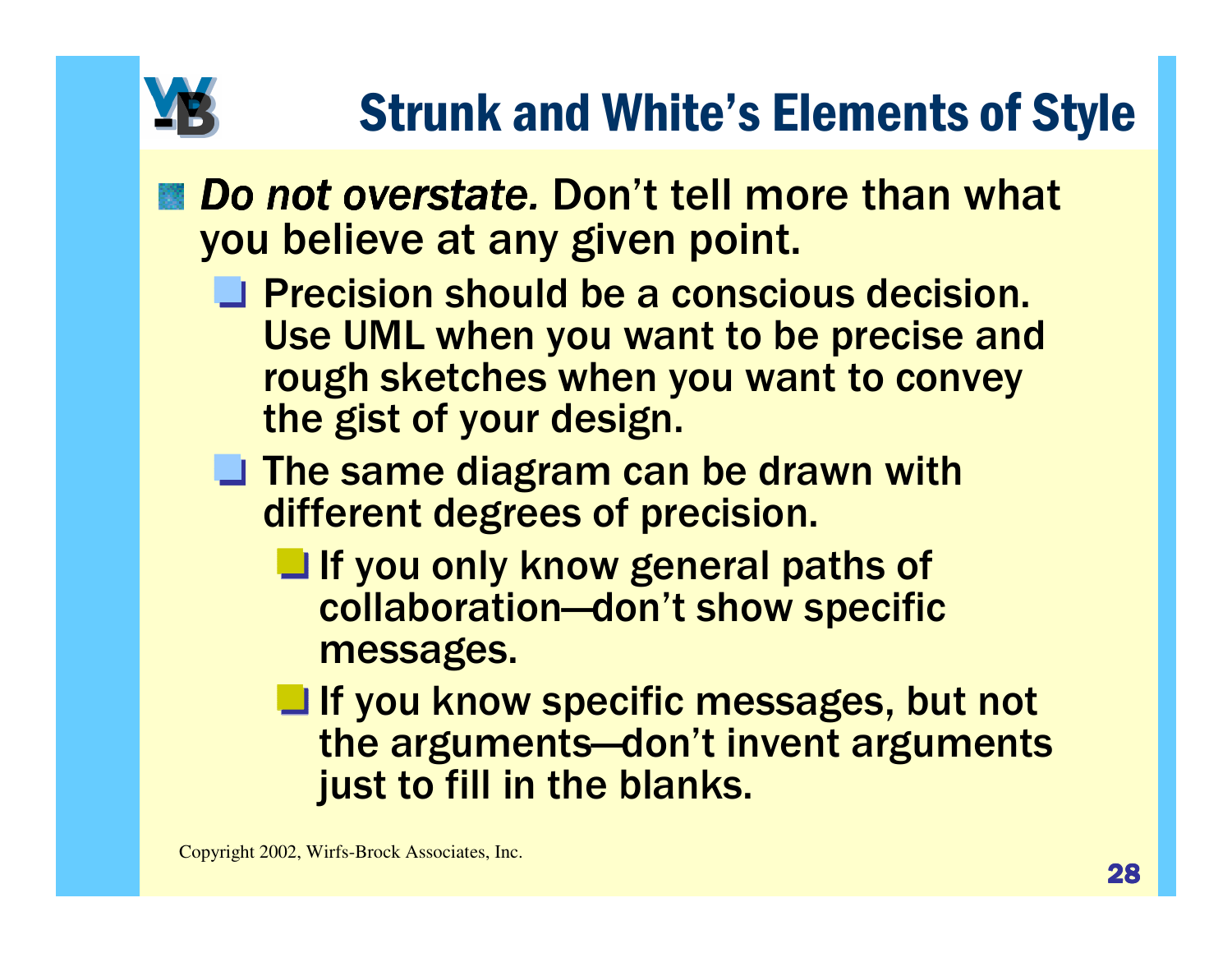# **Strunk and White's Elements of Style**

- Do not affect a breezy manner. Don't leave things understated, undrawn, or unexplained
	- **Solution 1.5 The COVEY COVEY 15 YOU WANT TO SET OF ST** explain an interaction sequence.
	- **J** Don't arbitrarily limit your diagrams to a single page, or to ten or less objects. Stick with your story. Get it down, then figure out how to show it.
- **Be clear. Choose the right form of expression** 
	- **To emphasize message ordering, use a** sequence diagram. If timing is critical, add timing marks.

**Add running commentary to explain.** Copyright 2002, Wirfs-Brock Associates, Inc.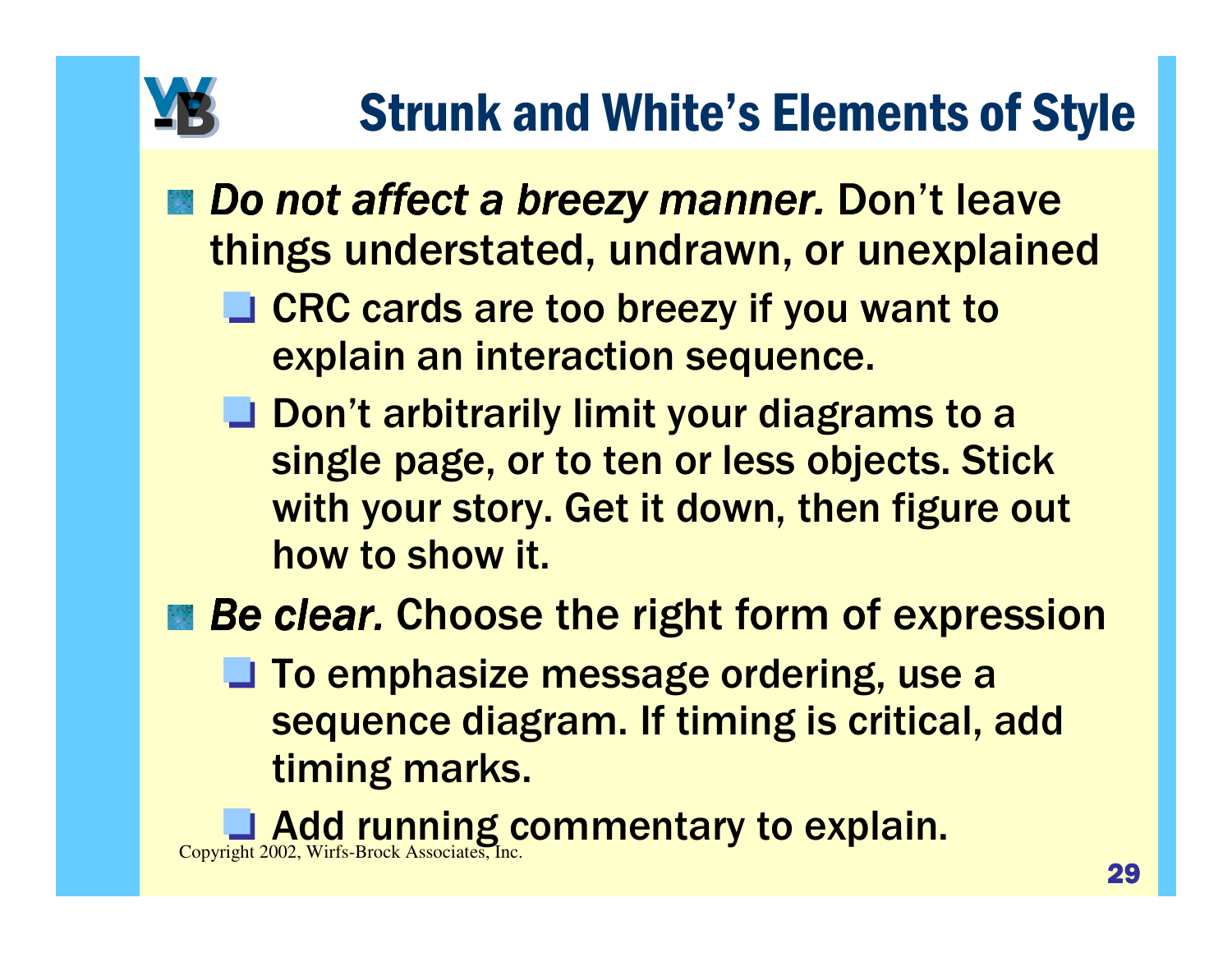

- Make sure the reader knows who is speaking. Tell a story from one perspective and stick to that storyline.
	- **Let If you are explaining how subsystems** collaborate, don't drop down two levels and show objects inside those subsystems collaborating with objects from a standard library.
	- $\blacksquare$  If your intent is to show how a complex responsibility is divided among collaborators, show what helper methods are invoked. Stop there.